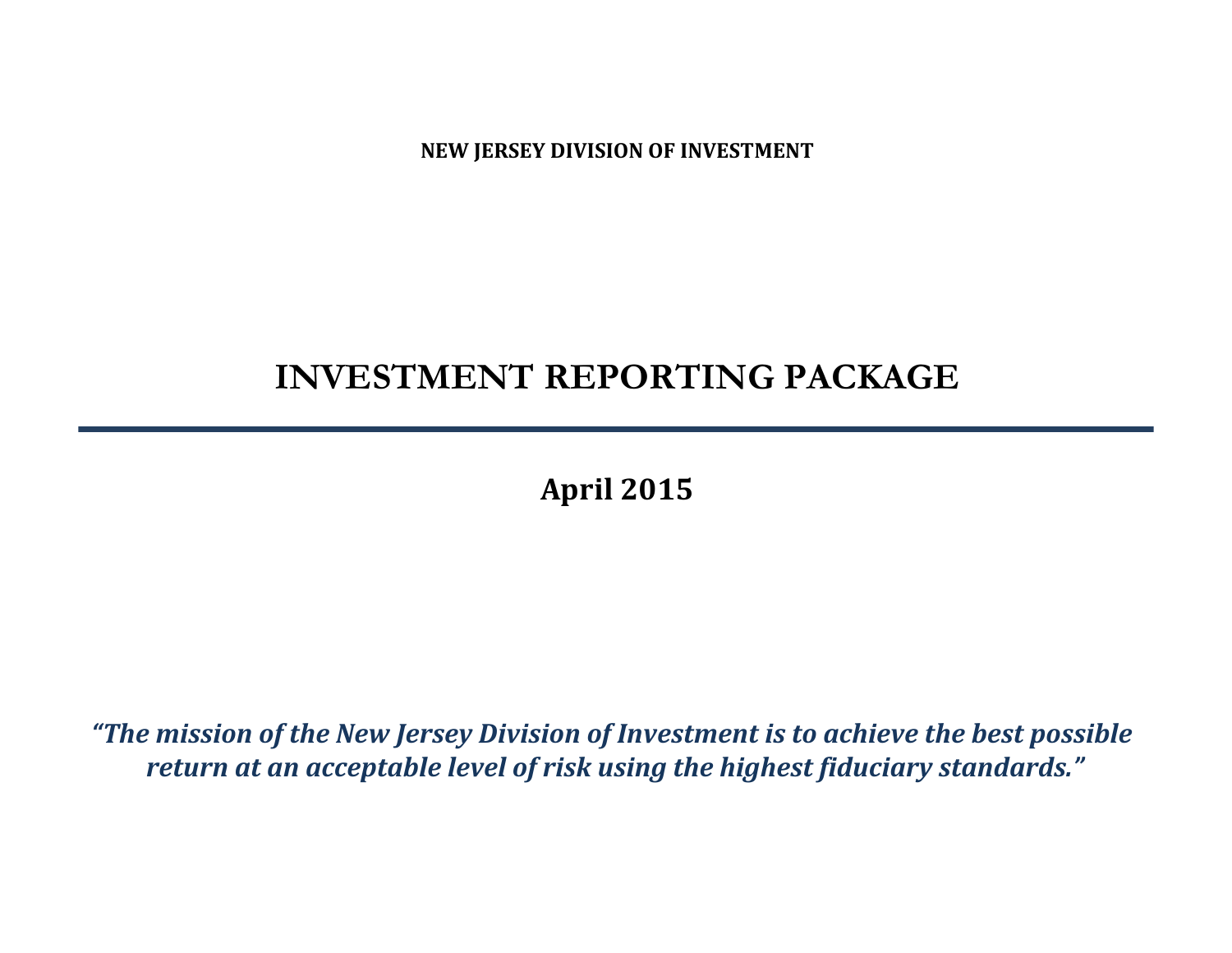# **New Jersey Division of Investment Actual Allocation vs FY 2015 Investment Plan Target 04/30/15**

|                                    | <b>Actual</b>       |                 |             |                     |
|------------------------------------|---------------------|-----------------|-------------|---------------------|
|                                    | <b>Allocation %</b> | <b>Target %</b> | Difference% | <b>Allocation\$</b> |
| Absolute Return/Risk Mitigation    | 4.25%               | 4.00%           | 0.25%       | 3,370.71            |
| <b>Risk Mitigation</b>             | 4.25%               | 4.00%           | 0.25%       | 3,370.71            |
| Cash Equivalents <sup>(1)</sup>    | 6.62%               | 5.00%           | 1.62%       | 5,240.41            |
| Short Term Cash Equivalents        | 0.85%               | 0.00%           | 0.85%       | 670.87              |
| <b>TIPS</b>                        | 2.01%               | 1.50%           | 0.51%       | 1,593.62            |
| <b>US Treasuries</b>               | 0.78%               | 1.75%           | $-0.97%$    | 617.46              |
| <b>Total Liquidity</b>             | 10.25%              | 8.25%           | 2.00%       | 8,122.36            |
| <b>Investment Grade Credit</b>     | 9.39%               | 10.00%          | $-0.61%$    | 7,435.21            |
| Public High Yield                  | 2.05%               | 2.00%           | 0.05%       | 1,625.66            |
| <b>Global Diversified Credit</b>   | 2.89%               | 3.50%           | $-0.61%$    | 2,293.02            |
| Credit Oriented Hedge Funds        | 3.70%               | 4.00%           | $-0.30%$    | 2,932.79            |
| Debt Related Private Equity        | 0.99%               | 1.00%           | $-0.01%$    | 783.77              |
| <b>Debt Related Real Estate</b>    | 0.46%               | 1.00%           | $-0.54%$    | 360.53              |
| Police and Fire Mortgage Program   | 1.16%               | 1.10%           | 0.06%       | 920.06              |
| <b>Total Income</b>                | 20.64%              | 22.60%          | $-1.96%$    | 16,351.04           |
| Commodities                        | 0.77%               | 1.00%           | $-0.23%$    | 606.74              |
| <b>Private Real Assets</b>         | 1.48%               | 2.00%           | $-0.52%$    | 1,176.37            |
| <b>Equity Related Real Estate</b>  | 3.92%               | 4.25%           | $-0.33%$    | 3,107.41            |
| <b>Total Real Return</b>           | 6.17%               | 7.25%           | $-1.08%$    | 4,890.52            |
| <b>US Equity</b>                   | 28.60%              | 27.25%          | 1.35%       | 22,658.02           |
| Non-US Developed Markets Equity    | 10.98%              | 12.00%          | $-1.02%$    | 8,695.25            |
| <b>Emerging Markets Equity</b>     | 5.90%               | 6.40%           | $-0.50%$    | 4,672.97            |
| <b>Equity Oriented Hedge Funds</b> | 4.42%               | 4.00%           | 0.42%       | 3,501.34            |
| <b>Buyouts/Venture Capital</b>     | 7.88%               | 8.25%           | $-0.37%$    | 6,241.21            |
| <b>Total Global Growth</b>         | 57.78%              | 57.90%          | $-0.12%$    | 45,768.79           |
| Opportunistic Private Equity       | 0.23%               | 0.00%           | 0.23%       | 179.55              |
| <b>Other Cash and Receivables</b>  | 0.68%               | 0.00%           | 0.68%       | 534.96              |
| <b>Total Pension Fund</b>          | 100.00%             | 100.00%         | 0.00%       | 79,217.93           |

**1 The cash aggregate comprises the two common fund cash accounts, in addition to the seven plan cash accounts.** 

**Totals may not equal sum of components due to rounding.**



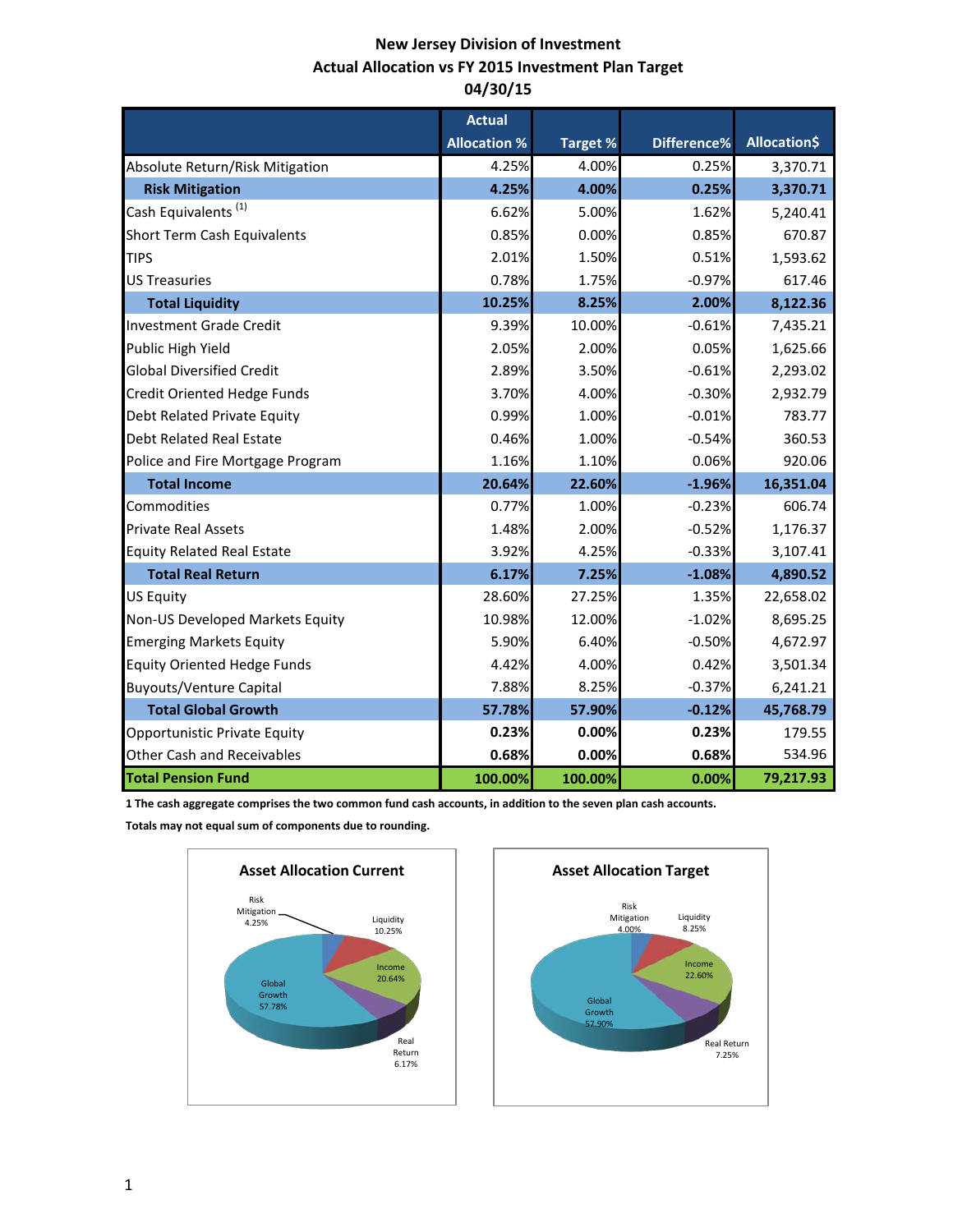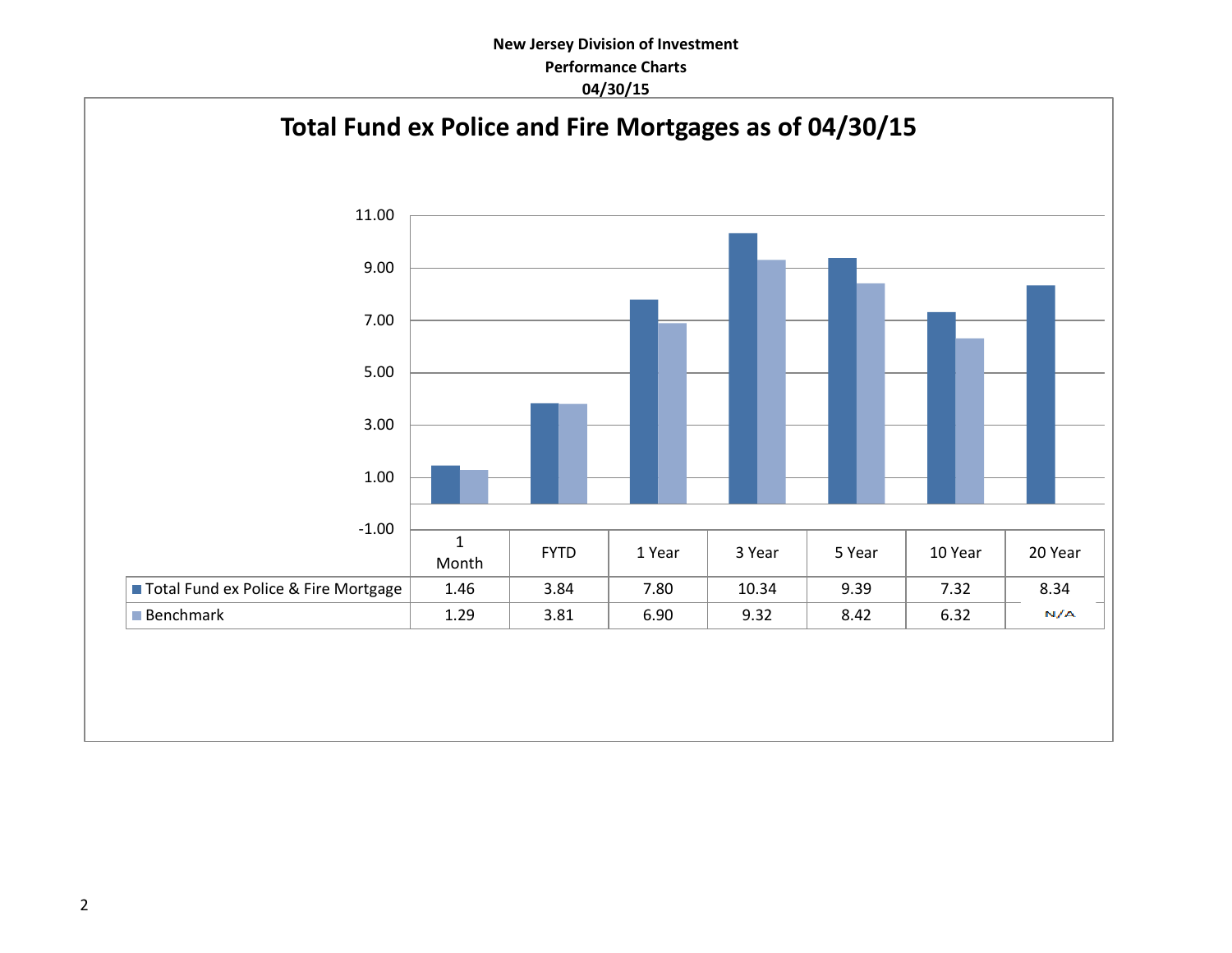

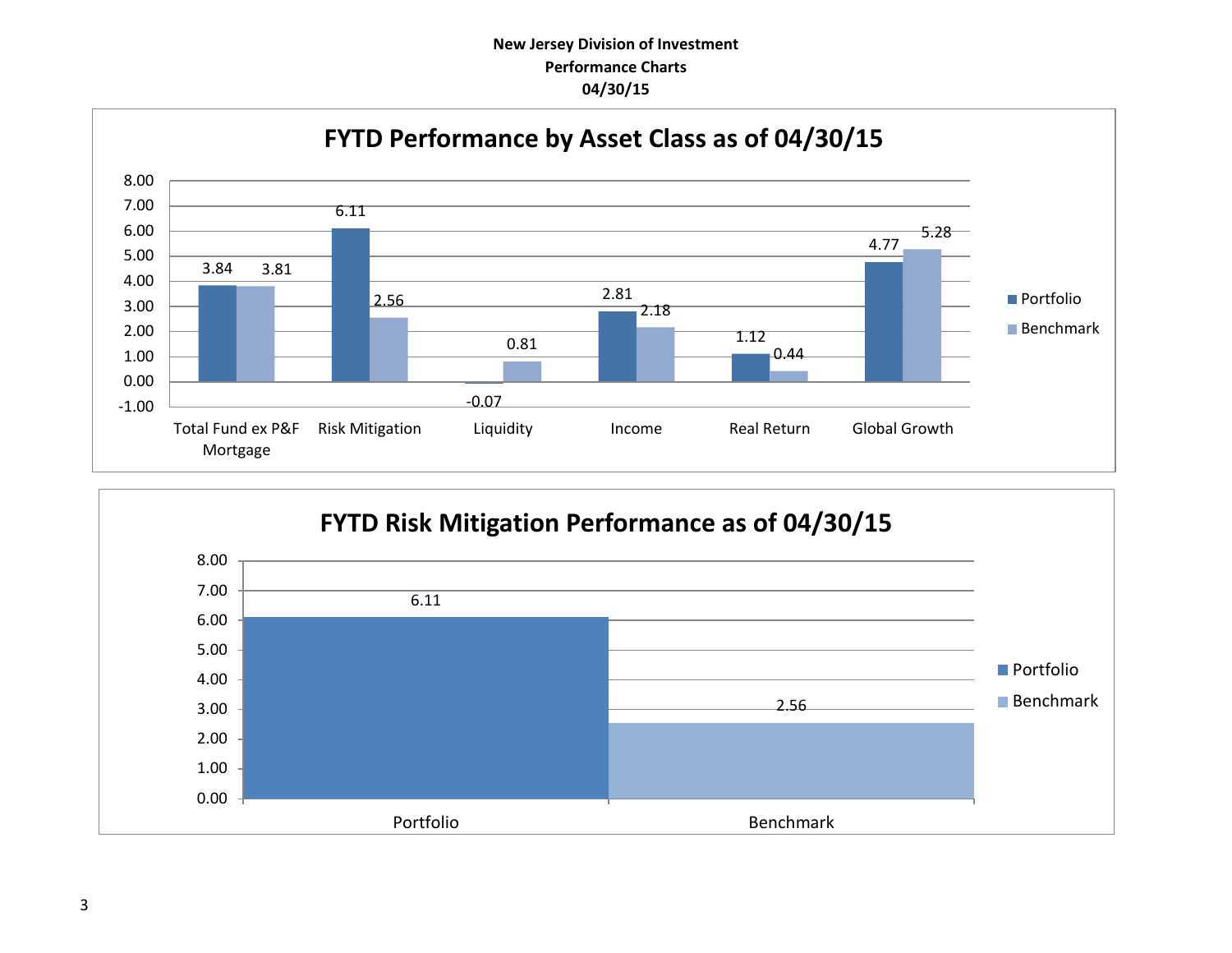



\* Reported on a 1 month lag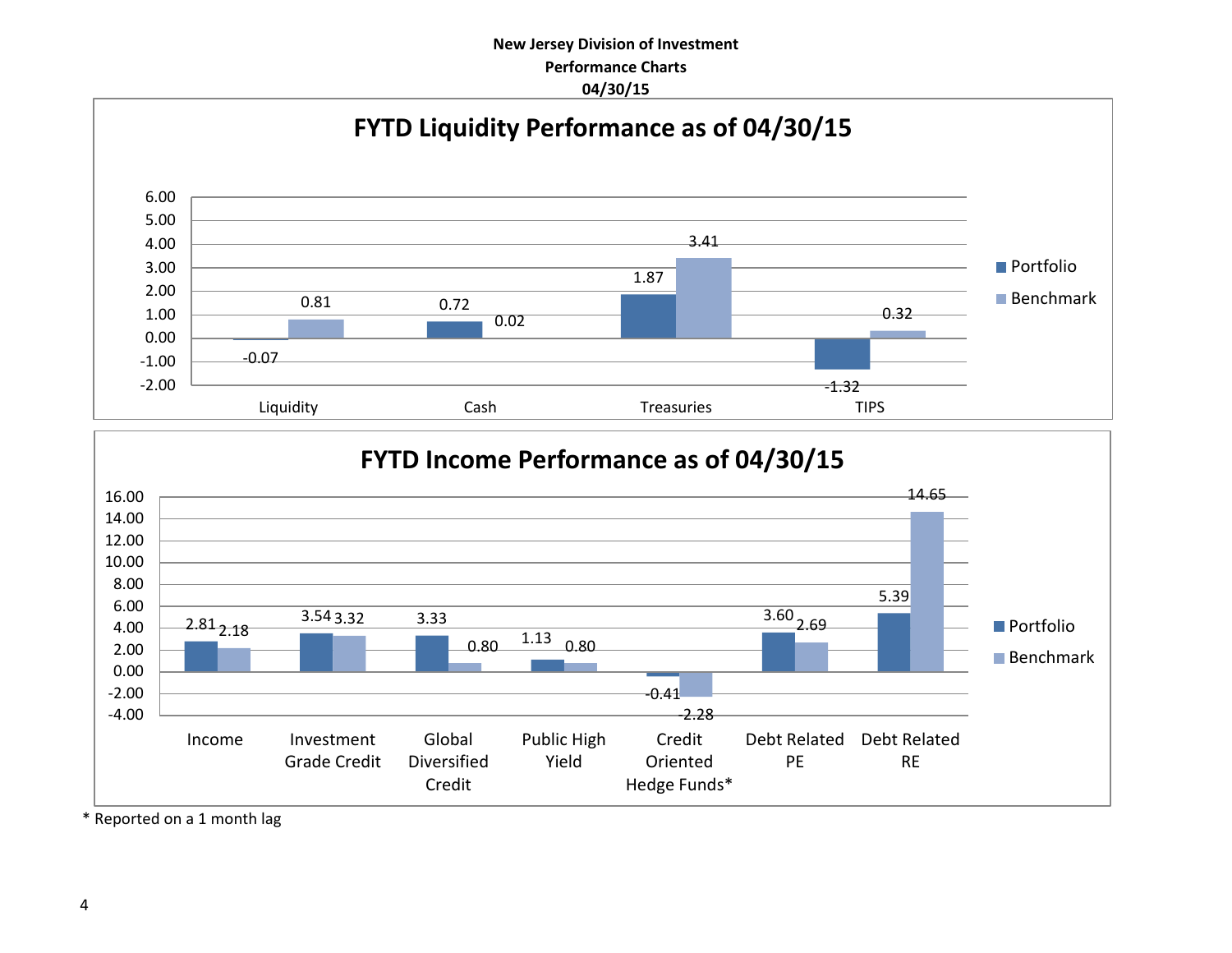



\*Reported on a 1 month lag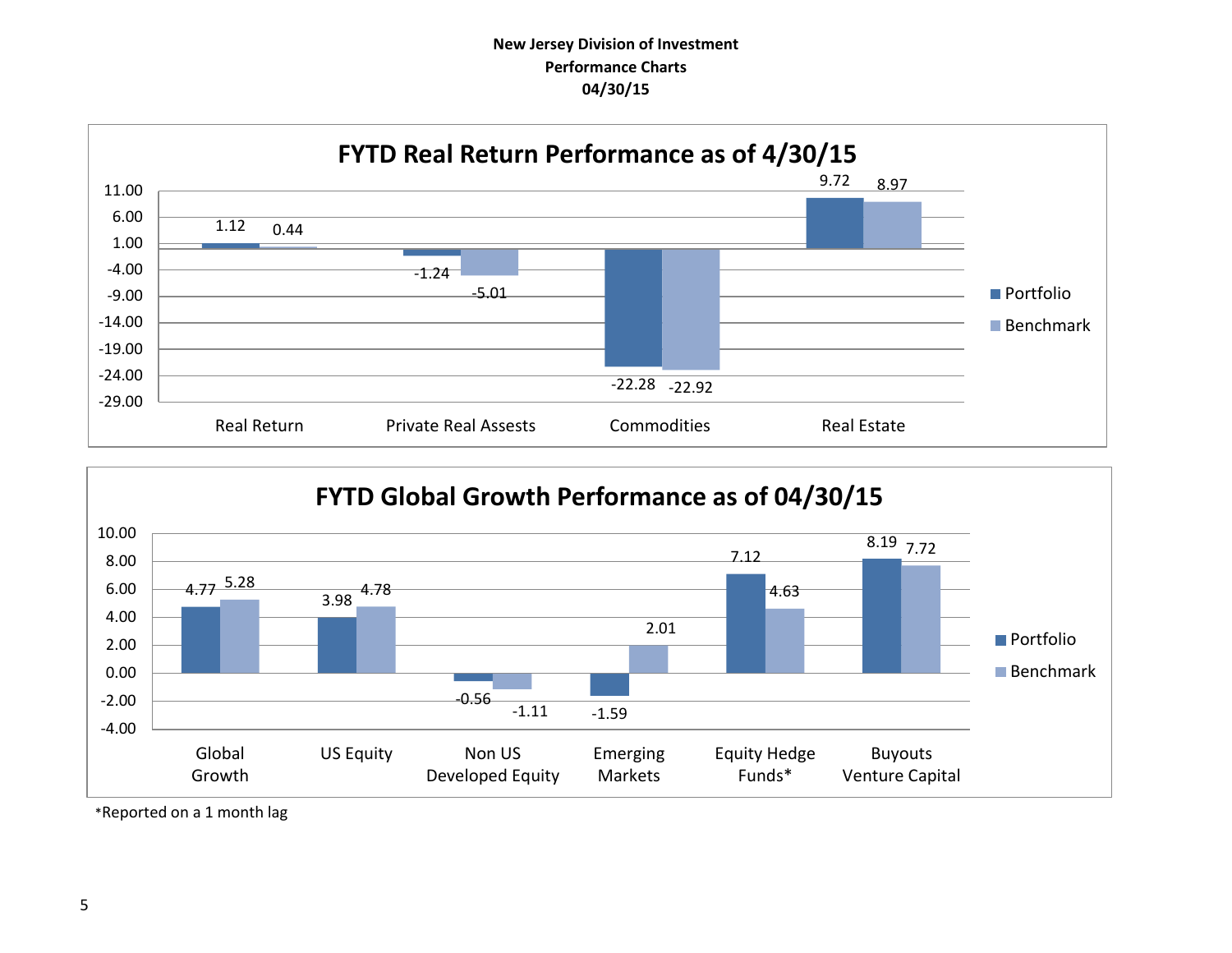#### **New Jersey Division of Investment**

**Pension Fund Performance Versus Benchmark**

| 04/30/15                                                          |         |            |             |         |         |         |          |
|-------------------------------------------------------------------|---------|------------|-------------|---------|---------|---------|----------|
|                                                                   | 1 month | <b>YTD</b> | <b>FYTD</b> | 1 Year  | 3 Years | 5 Years | 10 Years |
| Domestic Equity with Cash, Hedges, Miscellaneous                  | 0.94    | 2.71       | 7.32        | 12.59   | 16.74   | 14.41   | 9.50     |
| S&P 1500 Composite                                                | 0.65    | 2.06       | 7.83        | 12.80   | 16.73   | 14.34   | 8.58     |
| Equity Only (Ex Cash)                                             | 0.94    | 2.72       | 7.32        | 12.67   | 17.02   | 14.71   | 9.67     |
| <b>Equity Only-Diversified Fund</b>                               | 0.85    | 2.69       | 7.37        | 12.34   | 16.36   |         |          |
| <b>Equity Only-Concentrated Fund</b>                              | 1.02    | 2.75       | 7.27        | 13.03   | 18.04   |         |          |
| Domestic Fixed Income with Cash, Hedges, Miscellaneous            | 0.28    | 1.87       | 2.47        | 4.66    | 4.76    | 7.38    | 7.10     |
| <b>Fixed Income Blended Benchmark</b>                             | 0.01    | 2.18       | 2.43        | 4.09    | 4.44    | 7.06    | 6.19     |
| <b>Investment Grade</b>                                           | 0.01    | 1.74       | 2.72        | 4.46    | 3.44    | 6.79    | 6.60     |
| <b>Investment Grade Blended Benchmark</b>                         | (0.45)  | 1.57       | 3.02        | 4.69    | 3.67    | 7.74    | 6.52     |
| High Yield                                                        | 0.98    | 2.46       | 2.39        | 6.40    | 11.34   | 10.37   |          |
| <b>Barclays High Yield Index</b>                                  | 1.21    | 3.76       | 0.80        | 2.58    | 7.51    | 8.35    |          |
| <b>International Equity with Cash, Hedges, Miscellaneous</b>      | 4.63    | 7.97       | (0.51)      | 3.50    | 7.74    | 4.33    | 5.11     |
| <b>MSCI All World Country Index (ex US)</b>                       | 5.05    | 8.72       | (0.99)      | 2.63    | 8.74    | 6.04    | 6.26     |
| <b>Custom International Equity Markets Index</b>                  | 5.39    | 8.89       | 0.05        | 4.19    | 8.24    |         |          |
| Developed Markets Equity                                          | 3.97    | 8.24       | (0.56)      | 2.35    | 10.79   |         |          |
| Custom International Equity Developed Markets Index               | 4.28    | 8.33       | (1.11)      | 1.85    | 10.66   |         |          |
| <b>Emerging Markets Equity</b>                                    | 6.31    | 7.19       | (1.59)      | 4.63    | 2.46    |         |          |
| Custom International Equity Emerging Markets Index                | 7.46    | 9.83       | 2.01        | 8.05    | 3.79    |         |          |
| <b>Alternative Investments</b>                                    | 1.15    | 2.92       | 4.41        | 9.03    | 10.72   | 9.72    |          |
| <b>Hedge Funds</b>                                                | 0.59    | 3.22       | 4.50        | 5.51    | 8.64    | 6.56    |          |
| HFRI Fund of Funds Composite (one month lag)                      | 0.64    | 2.89       | 4.81        | 5.38    | 5.39    | 3.52    |          |
| <b>Private Equity</b>                                             | 2.43    | 3.83       | 7.59        | 17.45   | 17.29   | 14.64   |          |
| Cambridge Associates (Data only available quarterly) <sup>1</sup> | 0.00    | 0.83       | 7.72        | 11.09   | 15.46   | 15.66   |          |
| <b>Real Estate</b>                                                | 1.41    | 5.04       | 8.04        | 13.29   | 13.43   | 13.02   |          |
| Real Estate Index (Data only available quarterly) $1$             | 0.00    | 3.03       | 8.97        | 11.46   | 11.78   | 12.94   |          |
| <b>Real Assets/Commodities</b>                                    | (0.51)  | (5.09)     | (12.61)     | (9.30)  | (3.67)  | 0.66    |          |
| <b>DJUBS TR Index</b>                                             | 5.73    | (0.55)     | (22.92)     | (24.69) | (9.73)  | (5.02)  |          |
| <b>Police &amp; Fire Mortgage Program</b>                         | 0.64    | 1.67       | 4.08        | 5.98    | 3.32    |         |          |
| Plan Cash <sup>2</sup>                                            | 0.25    | 0.46       | 0.94        | 1.13    | 0.50    | 0.41    | 1.72     |
| <b>US Treasury Bills (3 month)</b>                                | 0.00    | 0.01       | 0.02        | 0.03    | 0.05    | 0.07    | 1.39     |
| <b>Total Pension Fund</b>                                         | 1.45    | 3.40       | 3.84        | 7.78    | 10.25   |         |          |
| <b>Total Pension Fund ex Police and Fire Mortgages</b>            | 1.46    | 3.42       | 3.84        | 7.80    | 10.34   | 9.39    | 7.32     |
| <b>Total Fund Benchmark</b>                                       | 1.29    | 2.86       | 3.81        | 6.90    | 9.32    | 8.42    | 6.32     |

**1 Cambridge Associates & NCREIF (NPI) Benchmarks are only reported on an quarterly basis, non quarter-end months are reported as 0%**

**2 The cash aggregate comprises the seven plan cash accounts**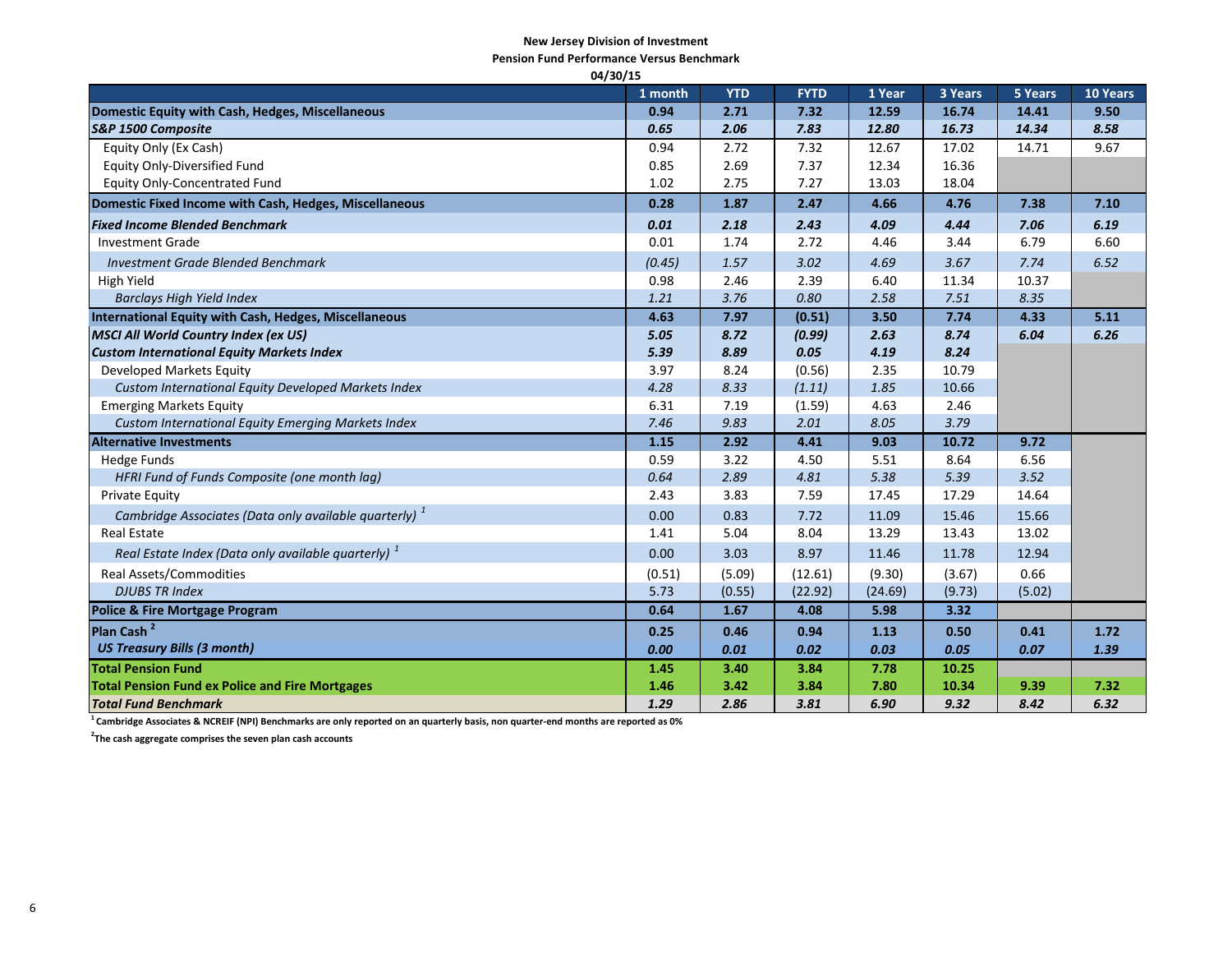# **New Jersey Division of Investment Domestic Equity 04/30/15**

## **Top Holdings**

|                                | % of             |
|--------------------------------|------------------|
| Company                        | <b>Portfolio</b> |
| <b>APPLE INC</b>               | 4.21             |
| <b>MICROSOFT CORP</b>          | 2.58             |
| <b>WALT DISNEY CO.</b>         | 2.14             |
| <b>WELLS FARGO &amp; CO</b>    | 1.67             |
| <b>GOOGLE INC</b>              | 1.62             |
| <b>JOHNSON &amp; JOHNSON</b>   | 1.44             |
| <b>JPMORGAN CHASE &amp; CO</b> | 1.44             |
| <b>GENERAL ELECTRIC</b>        | 1.41             |
| <b>MERCK &amp; CO</b>          | 1.40             |
| <b>PFIZER INC</b>              | 1.31             |

# **Portfolio Sector Weightings**

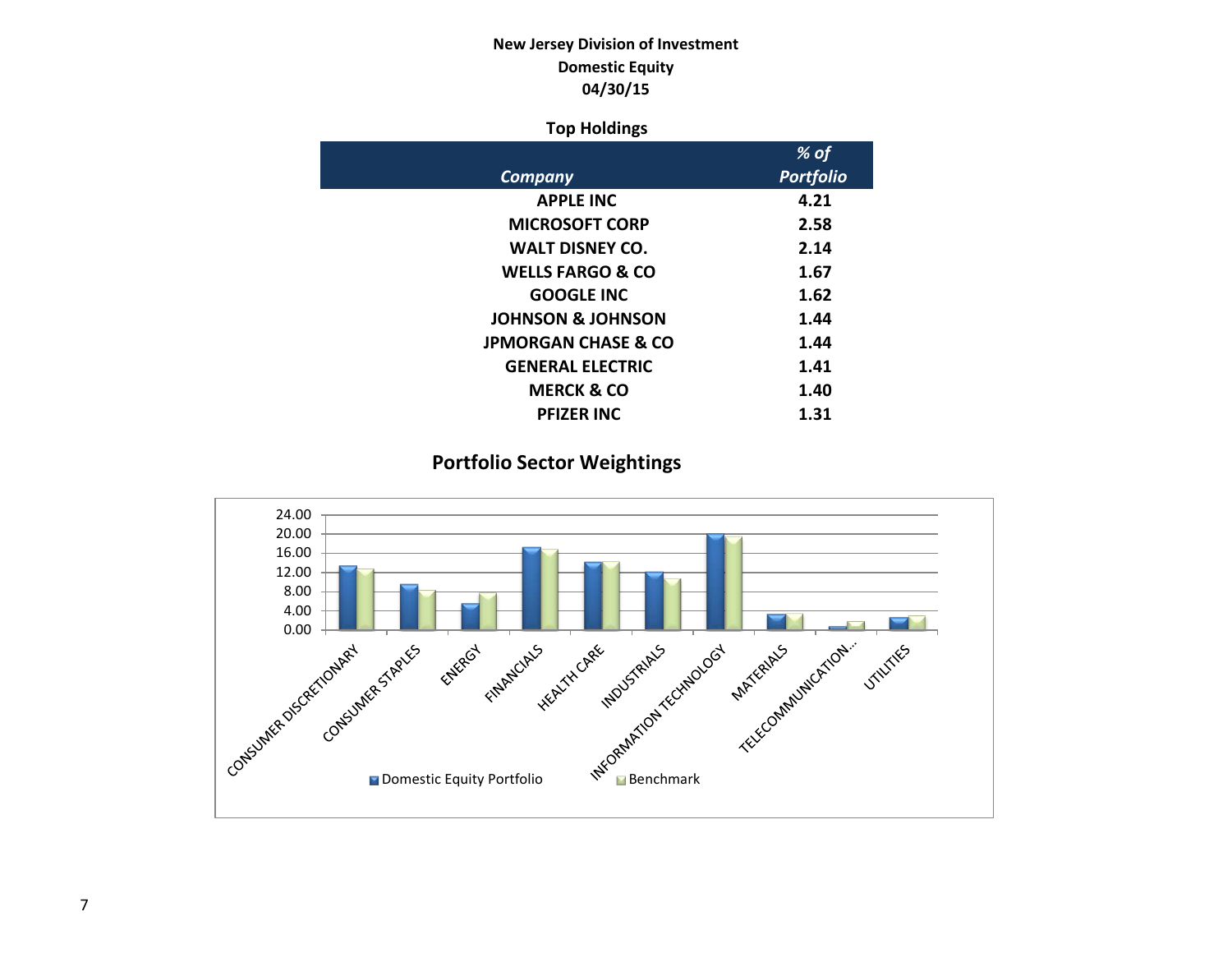## **New Jersey Division of Investment Investment Grade Portfolio 04/30/15**

|                               | <b>Portfolio</b> | Benchmark <sup>(1)</sup> Difference |          |             | <b>Issuer Name<sup>(2)</sup></b> | <b>Market Valu</b> |
|-------------------------------|------------------|-------------------------------------|----------|-------------|----------------------------------|--------------------|
| S & P's Quality Rating        | A+               | A+                                  | N/A      | TII         | U.S. Tips                        | 14.79%             |
| Coupon (%)                    | 3.83             | 5.18                                | $-1.35$  | <b>UST</b>  | U.S. Treasury                    | 7.78%              |
| Current Yield                 | 3.22             | 4.29                                | $-1.07$  | <b>XOM</b>  | <b>Exxon Mobil</b>               | 2.95%              |
| <b>IDuration</b>              | 6.04             | 6.85                                | $-0.81$  | <b>ORCL</b> | Oracle                           | 2.65%              |
| <b>Option Adjusted Spread</b> | 49.10            | 124.28                              | $-75.18$ |             | <b>AT &amp; T</b>                | 2.60%              |
| Convexity                     | 0.19             | 1.47                                | $-1.28$  | <b>AID</b>  | Aid to Israel                    | 2.48%              |
| Maturity (yrs)                | 6.82             | $*10.02$                            | $-3.20$  | <b>MP</b>   | Prov of Manitoba                 | 2.45%              |

\*This is a custom benchmark

| <b>Maturities</b> | <b>Portfolio</b> | Benchmark <sup>(1)</sup> |
|-------------------|------------------|--------------------------|
| $0-5$ yr          | 43.80            | 0.50                     |
| $5-10$ yr         | 41.78            | 0.85                     |
| 10-15yr           | 7.63             | 10.10                    |
| 15-20yr           | 4.18             | 12.01                    |
| 20-25yr           | 1.76             | 24.97                    |
| 25-30yr           | 0.00             | 48.24                    |
| $>30$ yr          | 0.16             | 3.33                     |
| Unclassified      | 0.69             | 0.00                     |

(1) Barclay's Gov/Credit Long

(2) Includes all affiliated entities

(3) Excluding US Treasuries and Tips

| <b>Portfolio</b> | Benchmark <sup>(1)</sup> Difference |          |              | <b>Issuer Name (2)</b>   | Market Value [%] |
|------------------|-------------------------------------|----------|--------------|--------------------------|------------------|
| $A+$             | $A+$                                | N/A      | TII          | U.S. Tips                | 14.79%           |
| 3.83             | 5.18                                | $-1.35$  | lust         | U.S. Treasury            | 7.78%            |
| 3.22             | 4.29                                | $-1.07$  | <b>XOM</b>   | <b>Exxon Mobil</b>       | 2.95%            |
| 6.04             | 6.85                                | $-0.81$  | <b>ORCL</b>  | Oracle                   | 2.65%            |
| 49.10            | 124.28                              | $-75.18$ |              | AT & T                   | 2.60%            |
| 0.19             | 1.47                                | $-1.28$  | <b>AID</b>   | Aid to Israel            | 2.48%            |
| 6.82             | $*10.02$                            | $-3.20$  | <b>MP</b>    | <b>IProv of Manitoba</b> | 2.45%            |
| ۰k               |                                     |          | <b>BRCOL</b> | Prov of Brit Columbia    | 1.78%            |
|                  |                                     |          | <b>QHEL</b>  | <b>Hydro Quebec</b>      | 1.68%            |
|                  |                                     |          | <b>NS</b>    | Prov of Nova Scotia      | 1.62%            |

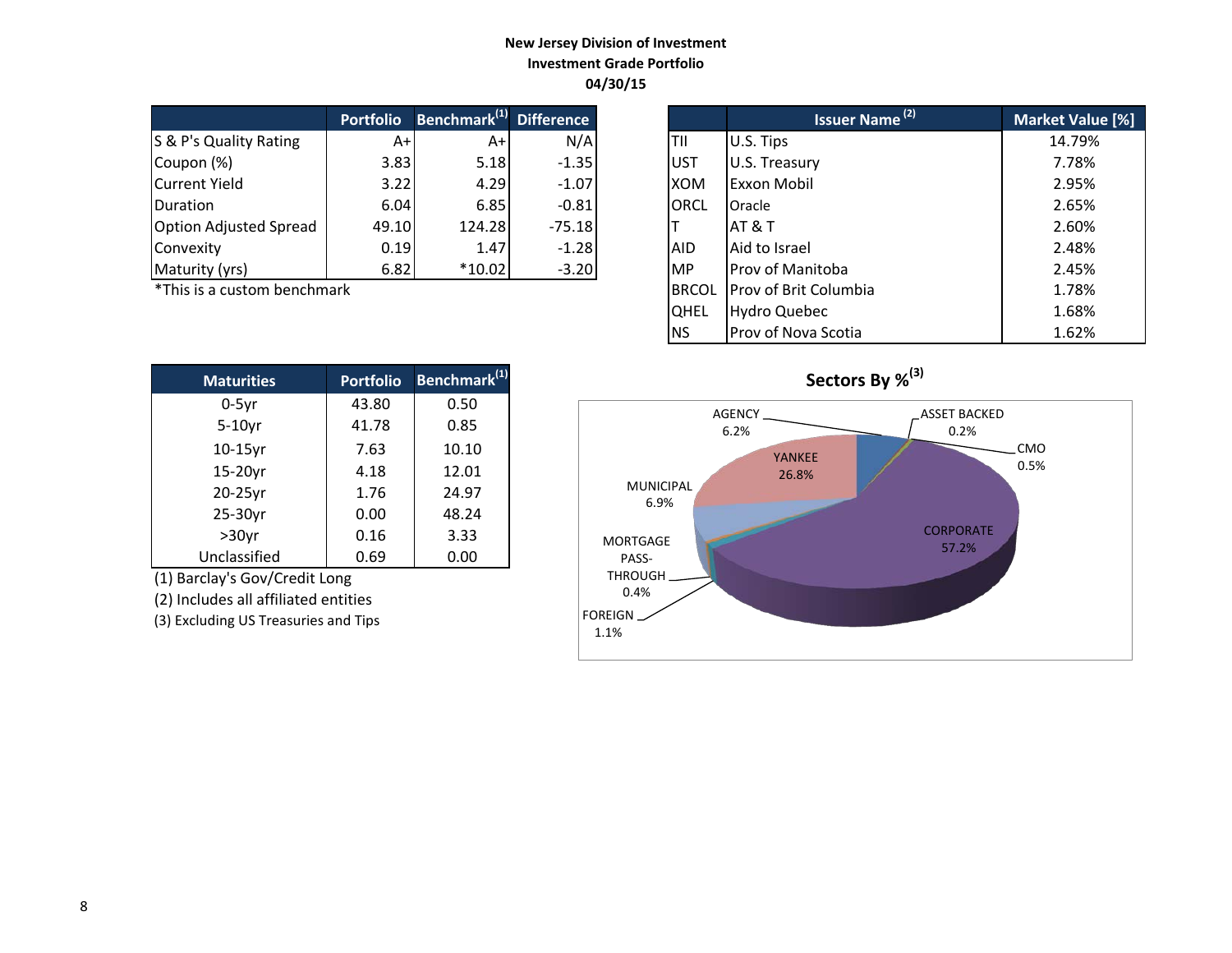# **New Jersey Division of Investment International Equity 04/30/15**

## **Top Holdings**

|                                        | % of             |
|----------------------------------------|------------------|
| Company                                | <b>Portfolio</b> |
| <b>ISHARES MSCI EMERGING MARKETS</b>   | 7.37             |
| <b>ISHARES MSCI EAFE ETF</b>           | 1.91             |
| <b>ISHARES CORE MSCI EMERGING MAR</b>  | 1.55             |
| <b>NOVARTIS AG REG</b>                 | 1.23             |
| ROCHE HOLDING AG                       | 1.14             |
| <b>WISDOMTREE JAPAN HEDGED EQUITY</b>  | 1.08             |
| <b>WISDOMTREE EUROPE HEDGED EQUITY</b> | 1.05             |
| <b>NESTLE SA REG</b>                   | 0.99             |
| <b>TAIWAN SEMICONDUCTOR</b>            | 0.91             |
| <b>CHINA CONSTRUCTION BANK</b>         | 0.83             |
|                                        |                  |

# **Portfolio Sector Weightings**

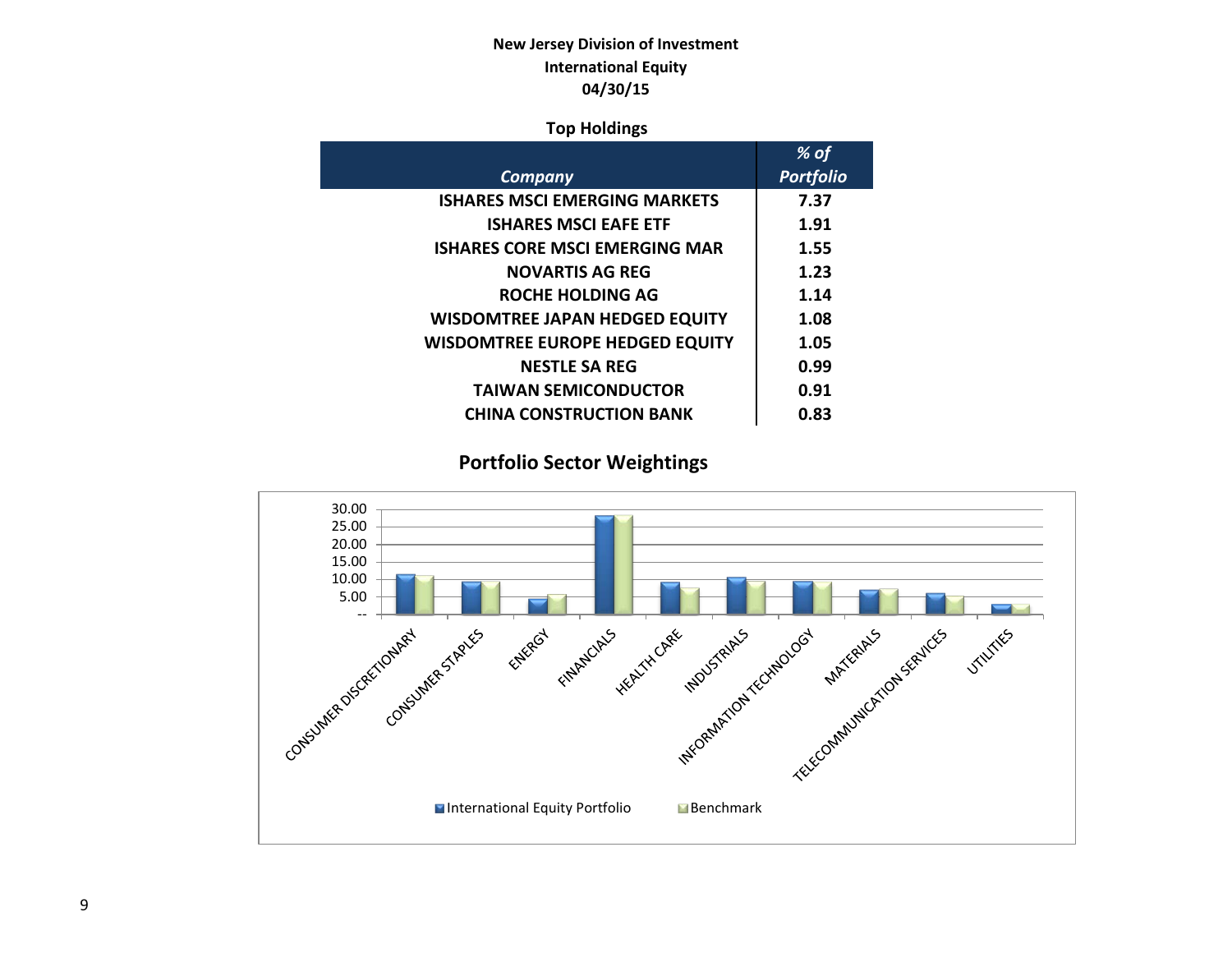## **New Jersey Division of Investment International Equity Exposure by Country 04/30/15**

|                           |         |          | <b>Custom</b> |          | <b>Net Foreign</b> |                                |               |          | <b>Custom</b>        |              | <b>Net Foreign</b> |
|---------------------------|---------|----------|---------------|----------|--------------------|--------------------------------|---------------|----------|----------------------|--------------|--------------------|
|                           |         |          | International |          | <b>Currency</b>    |                                |               |          | <b>International</b> |              | <b>Currency</b>    |
|                           | Equity  | % Equity | <b>Index</b>  | Hedge    | <b>Exposure</b>    |                                | <b>Equity</b> | % Equity | <b>Index</b>         | <b>Hedge</b> | <b>Exposure</b>    |
| <b>Developed Markets:</b> |         |          |               |          |                    | <b>Emerging Markets:</b>       |               |          |                      |              |                    |
| Developed - Euro          |         |          |               |          |                    | EM - Global                    | 10.1          | 0.1%     | 0.0%                 |              | 10.1               |
| Austria                   | 16.5    | 0.1%     | 0.1%          |          | 16.5               | EM - Europe/Middle East/Africa |               |          |                      |              |                    |
| Belgium                   | 118.9   | 0.9%     | 0.8%          |          | 118.9              | <b>Czech Republic</b>          | 53.5          | 0.4%     | 0.1%                 |              | 53.5               |
| Finland                   | 57.8    | 0.4%     | 0.5%          |          | 57.8               | Egypt                          | 20.6          | 0.2%     | 0.1%                 |              | 20.6               |
| France                    | 725.6   | 5.5%     | 5.1%          |          | 725.6              | Greece                         | 3.9           | 0.0%     | 0.1%                 |              | 3.9                |
| Germany                   | 800.9   | 6.1%     | 5.5%          |          | 800.9              | Hungary                        | 27.1          | 0.2%     | 0.1%                 |              | 27.1               |
| Ireland                   | 30.9    | 0.2%     | 0.2%          |          | 30.9               | Kazakhstan                     | 0.1           | 0.0%     | 0.0%                 |              | 0.1                |
| Luxembourg                | 0.1     | 0.0%     | 0.0%          |          | 0.1                | Kenya                          | 0.2           | 0.0%     | 0.0%                 |              | 0.2                |
| Italy                     | 160.1   | 1.2%     | 1.2%          |          | 160.1              | Kuwait                         | 0.7           | 0.0%     | 0.0%                 |              | 0.7                |
| Netherlands               | 260.2   | 2.0%     | 1.7%          |          | 260.2              | Morocco                        | 0.2           | 0.0%     | 0.0%                 |              | 0.2                |
| Portugal                  | 9.6     | 0.1%     | 0.1%          |          | 9.6                | Nigeria                        | 0.4           | 0.0%     | 0.0%                 |              | 0.4                |
| Spain                     | 251.5   | 1.9%     | 2.1%          |          | 251.5              | Oman                           | 0.2           | 0.0%     | 0.0%                 |              | 0.2                |
| Euro Currency             |         |          |               | $-363.0$ | $-363.0$           | Poland                         | 80.1          | 0.6%     | 0.6%                 |              | 80.1               |
| Developed - Non-Euro      |         |          |               |          |                    | Qatar                          | 20.4          | 0.2%     | 0.3%                 |              | 20.4               |
| Australia                 | 552.4   | 4.2%     | 4.3%          |          | 552.4              | Romania                        | 1.5           | 0.0%     | 0.0%                 |              | 1.5                |
| Canada                    | 661.8   | 5.0%     | 5.9%          |          | 661.8              | Russia                         | 121.4         | 0.9%     | 1.2%                 |              | 121.4              |
| Denmark                   | 138.2   | 1.0%     | 1.0%          |          | 138.2              | South Africa                   | 363.7         | 2.8%     | 2.8%                 |              | 363.7              |
| Hong Kong                 | 264.2   | 2.0%     | 2.0%          |          | 264.2              | Turkey                         | 91.5          | 0.7%     | 0.5%                 |              | 91.5               |
| Israel                    | 32.2    | 0.2%     | 0.3%          |          | 32.2               | <b>United Arab Emirates</b>    | 14.0          | 0.1%     | 0.2%                 |              | 14.0               |
| Japan                     | 1,798.9 | 13.6%    | 13.2%         | $-250.8$ | 1,548.1            | EM - Latam                     |               |          |                      |              |                    |
| New Zealand               | 0.5     | 0.0%     | 0.1%          |          | 0.5                | Argentina                      | 32.7          | 0.2%     | 0.0%                 |              | 32.7               |
| Norway                    | 53.2    | 0.4%     | 0.4%          |          | 53.2               | <b>Brazil</b>                  | 410.8         | 3.1%     | 2.9%                 |              | 410.8              |
| Singapore                 | 123.1   | 0.9%     | 0.9%          |          | 123.1              | Chile                          | 20.4          | 0.2%     | 0.5%                 |              | 20.4               |
| Sweden                    | 219.8   | 1.7%     | 1.8%          |          | 219.8              | Colombia                       | 9.1           | 0.1%     | 0.3%                 |              | 9.1                |
| Switzerland               | 799.2   | 6.1%     | 5.5%          |          | 799.2              | Mexico                         | 199.4         | 1.5%     | 1.6%                 |              | 199.4              |
| United Kingdom            | 1,571.3 | 11.9%    | 12.3%         | $-149.3$ | 1,422.0            | Panama                         | 14.3          | 0.1%     | 0.0%                 |              | 14.3               |
|                           |         |          |               |          |                    | Peru                           | 32.3          | 0.2%     | 0.2%                 |              | 32.3               |
|                           |         |          |               |          |                    | EM - Asia ex Japan             |               |          |                      |              |                    |
|                           |         |          |               |          |                    | Bangladesh                     | 0.1           | 0.0%     | 0.0%                 |              | 0.1                |
|                           |         |          |               |          |                    | China                          | 1,041.7       | 7.9%     | 8.6%                 |              | 1,041.7            |
|                           |         |          |               |          |                    | India                          | 315.5         | 2.4%     | 2.2%                 |              | 315.5              |
|                           |         |          |               |          |                    | Indonesia                      | 169.3         | 1.3%     | 0.8%                 |              | 169.3              |

 Korea 682.2 5.2% 5.3% 682.2 Malaysia 73.6 0.6% 1.2% 73.6

Pakistan 28.1 0.2% 0.0% 28.1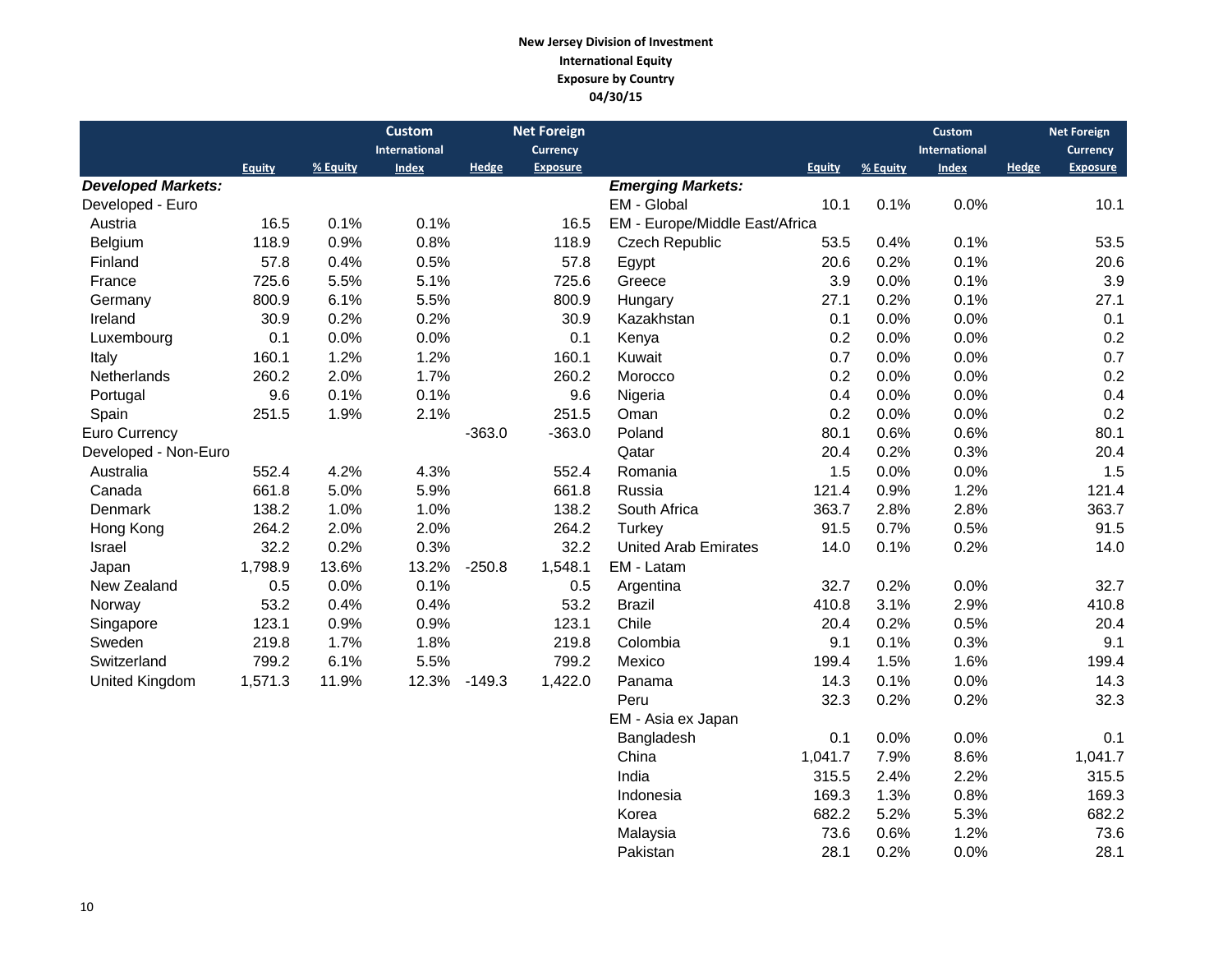#### **New Jersey Division of Investment International Equity Exposure by Country 04/30/15**

|               |          |               |              |                    | 04/30/15    |               |          |               |              |                    |
|---------------|----------|---------------|--------------|--------------------|-------------|---------------|----------|---------------|--------------|--------------------|
|               |          | <b>Custom</b> |              | <b>Net Foreign</b> |             |               |          | Custom        |              | <b>Net Foreign</b> |
|               |          | International |              | <b>Currency</b>    |             |               |          | International |              | <b>Currency</b>    |
| <b>Equity</b> | % Equity | <b>Index</b>  | <b>Hedge</b> | <b>Exposure</b>    |             | <b>Equity</b> | % Equity | <b>Index</b>  | <b>Hedge</b> | <b>Exposure</b>    |
|               |          |               |              |                    | Philippines | 117.5         | 0.9%     | 0.5%          |              | 117.5              |
|               |          |               |              |                    | Sri Lanka   | 0.1           | $0.0\%$  | $0.0\%$       |              | 0.1                |
|               |          |               |              |                    | Taiwan      | 455.6         | 3.5%     | 4.5%          |              | 455.6              |
|               |          |               |              |                    | Thailand    | 139.5         | 1.1%     | 0.7%          |              | 139.5              |
|               |          |               |              |                    | Vietnam     | 0.1           | 0.0%     | 0.0%          |              | 0.1                |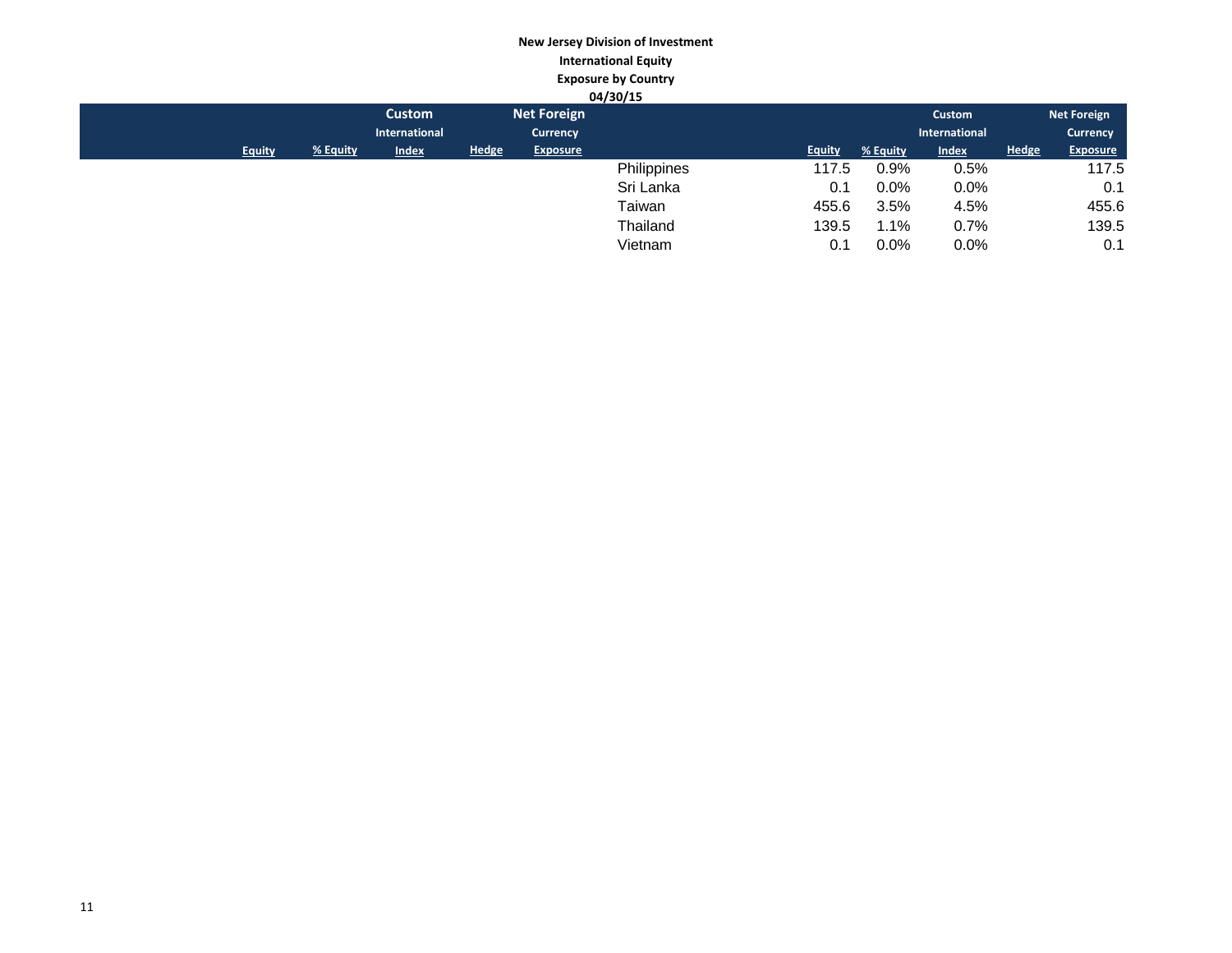# **New Jersey Division of Investment Cash Management Fund 04/30/15**

## **PARTICIPATION**

|                            | <b>VALUE</b> | <b>PERCENTAGE</b> |  |  |  |  |
|----------------------------|--------------|-------------------|--|--|--|--|
| <b>STATE</b>               | \$14,182     | 78.26%            |  |  |  |  |
| <b>NON-STATE</b>           | \$2,870      | 21.74%            |  |  |  |  |
| TOTAL*                     | \$17,052     | 100.00%           |  |  |  |  |
| Dollar amounts in millions |              |                   |  |  |  |  |

## **PORTFOLIO ANNUALIZED INTEREST RATES**

|           | STATE | <b>INON-STATE</b> | <b>AVG.DAYS</b> |
|-----------|-------|-------------------|-----------------|
| 4/30/2015 | 13%   | ን.07%             | 96              |

|                            |                           |                           | Percentage | 4/30/2015        |
|----------------------------|---------------------------|---------------------------|------------|------------------|
| 3.28%<br>$1.39\% - 0.87\%$ | 0.24%                     | <b>COMM PAPER</b>         | 45.53%     | \$7,533,554,000  |
| $8.86\%$ $-$               | $\blacksquare$ COMM PAPER | UST NOTES                 | 39.84%     | \$6,591,275,000  |
|                            | UST NOTES                 | <b>CERT. OF DEPOSIT</b>   | 8.86%      | \$1,466,700,000  |
| 45.53%                     | CERT. OF DEPOSIT          | <b>GOVT AGENCY</b>        | 3.28%      | \$542,153,000    |
| 39.84%                     | GOVT AGENCY               | <b>GOVT OF CANADA CP</b>  | 1.39%      | \$230,159,000    |
|                            |                           | <b>CORPORATE BONDS</b>    | 0.87%      | \$143,149,000    |
|                            | GOVT OF CANADA CP         | <b>CANADIAN PROVINCES</b> | 0.24%      | \$39,000,000     |
|                            |                           | TOTAL**                   | 100.00%    | \$16,545,990,000 |

 *\*Total is at market.*

*\*\*Total is at par.*

 $\Box$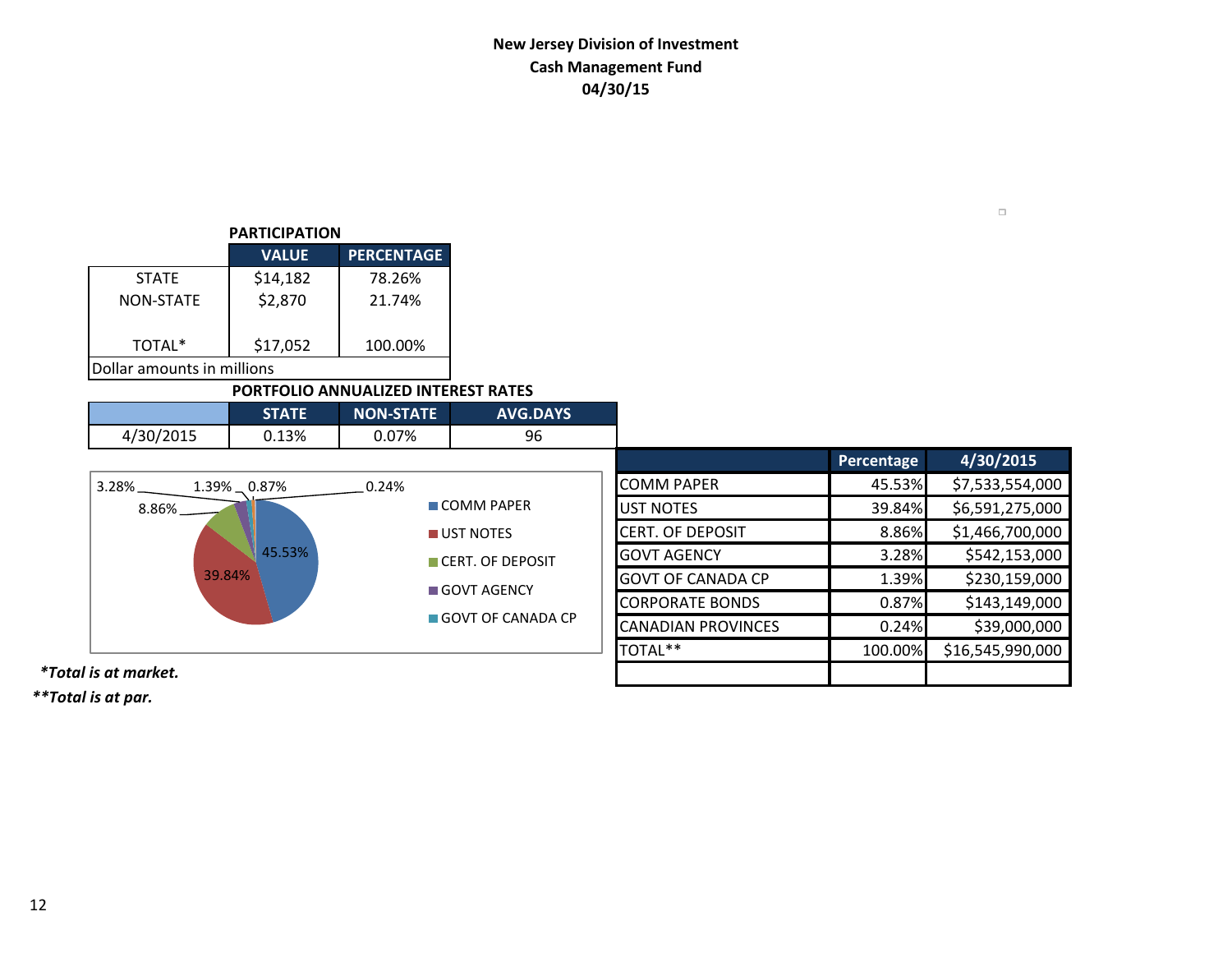## State Investment Council Regulation Violations and Other Reportable Matters April 30, 2015

|                      |                        | <b>Newly Reported Violations</b>                            |                |
|----------------------|------------------------|-------------------------------------------------------------|----------------|
| Date of<br>Violation | Regulation<br>Violated | Description of Violation                                    | Date Corrected |
|                      |                        | There are no reportable matters.                            |                |
|                      |                        |                                                             |                |
|                      |                        | <b>Status of Outstanding Violations Previously Reported</b> |                |
| Date of<br>Violation | Regulation<br>Violated | Description of Violation                                    | Date Corrected |
|                      |                        | There are no outstanding matters.                           |                |
|                      |                        |                                                             |                |
|                      |                        | <b>Other Reportable Matters</b>                             |                |
|                      |                        | Description                                                 |                |
|                      |                        | There are no other reportable matters.                      |                |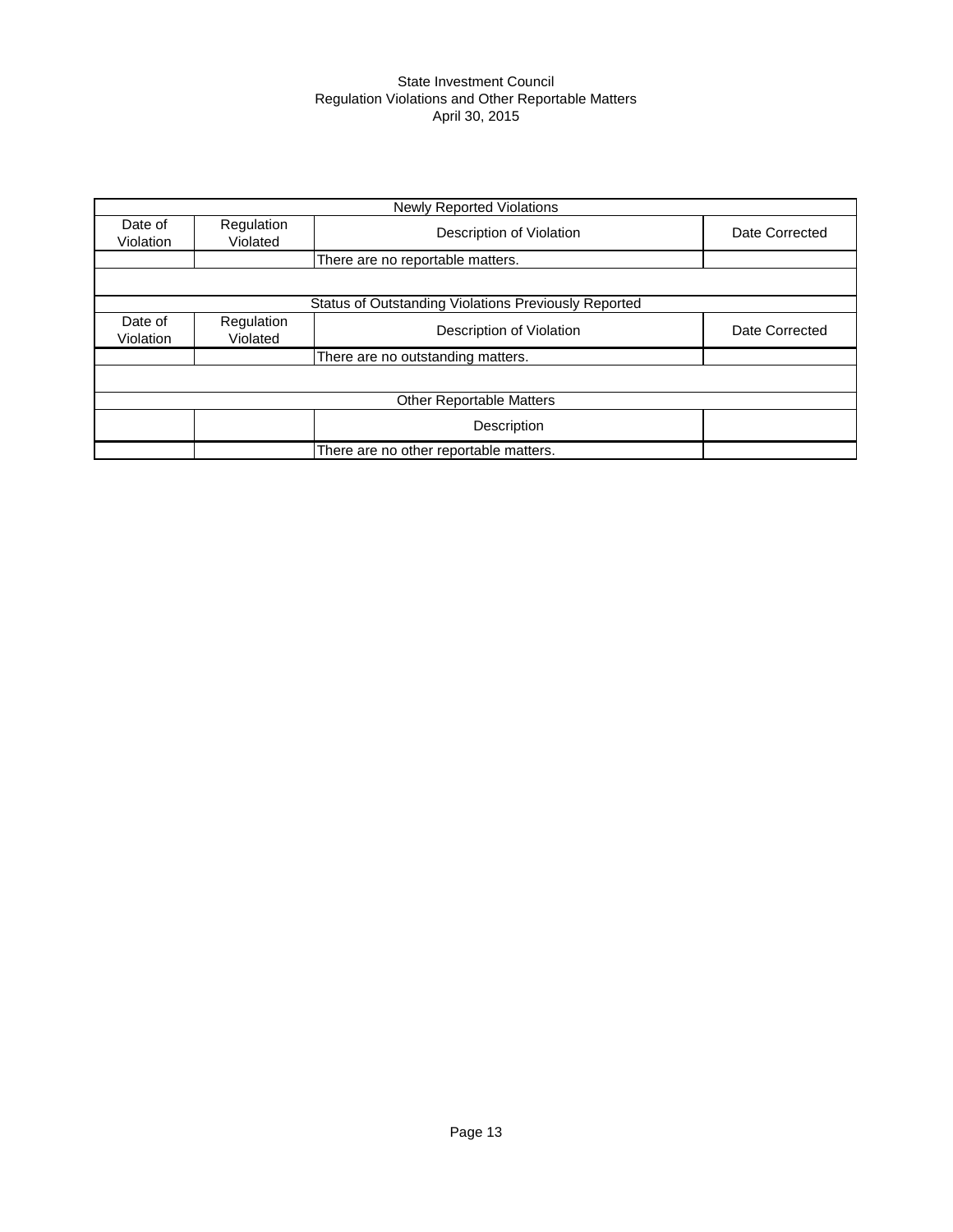#### **Alternative Investments as of April 30, 2015**

Presents underlying fund level information including the Portfolio's original commitments, funded amounts to date, remaining commitments and the distributions to date.

|                                              |                   |                           | Apr-15        | A                                         |                               | в                              | C                                        | =(B+C)             | =(B+C)/A                          |
|----------------------------------------------|-------------------|---------------------------|---------------|-------------------------------------------|-------------------------------|--------------------------------|------------------------------------------|--------------------|-----------------------------------|
|                                              | Inception<br>Date | Last<br>Valuation<br>Date | Commitment    | <b>Amount</b><br>Contributed <sup>1</sup> | <b>Unfunded</b><br>Commitment | <b>Current Market</b><br>Value | <b>Total</b><br>Distributed <sup>2</sup> | <b>Total Value</b> | Total<br>Value<br><b>Multiple</b> |
| Alternative Investments as of April 30, 2015 |                   |                           |               |                                           |                               |                                |                                          |                    |                                   |
| <b>Private Equity</b>                        |                   |                           |               |                                           |                               |                                |                                          |                    |                                   |
| <b>Co-Investments</b>                        |                   |                           | 1,175,000,000 | 625,231,500                               | 587,563,318                   | 790.417.215                    | 281,240,858                              | 1,071,658,073      | 1.71                              |
| NB/NJ Custom Investment Fund II              | Apr-12            | $Dec-14$                  | 200,000,000   | 104,603,130                               | 130,551,172                   | 170,204,408                    | 41,114,604                               | 211,319,012        | 2.02                              |
| NJ Roark Co-Invest Fund III LLC              | Jan-14            | Dec-14                    | 75,000,000    | 15,102,418                                | 59,897,582                    | 16,032,062                     | 1,517,513                                | 17,549,575         | 1.16                              |
| SONJ Private Opportunities Fund II, L.P.     | Nov-07            | Dec-14                    | 800,000,000   | 408,866,742                               | 393,773,774                   | 554,629,900                    | 169,504,644                              | 724,134,544        | 1.77                              |
| SONJ Private Opportunities Fund, L.P.        | Sep-06            | $Dec-14$                  | 100,000,000   | 96,659,210                                | 3,340,790                     | 49,550,844                     | 69,104,097                               | 118,654,941        | 1.23                              |
| <b>Distressed Debt</b>                       |                   |                           | 1,336,861,543 | 1,053,934,305                             | 407,846,103                   | 531,502,288                    | 897,010,054                              | 1,428,512,342      | 1.36                              |
| Avenue Asia Special Situations Fund IV       | Aug-06            | Dec-14                    | 30,000,000    | 26,283,722                                | $\mathbf 0$                   | 10,384,366                     | 20,793,975                               | 31,178,341         | 1.19                              |
| Avenue Special Situations Fund V, LP         | May-07            | Dec-14                    | 200,000,000   | 200,000,000                               | $\Omega$                      | 2,775,211                      | 263,184,545                              | 265,959,756        | 1.33                              |
| Avenue Special Situations IV                 | <b>Nov-05</b>     | Dec-14                    | 20,000,000    | 20,000,000                                | $\Omega$                      | 187,264                        | 27,969,988                               | 28, 157, 252       | 1.41                              |
| Centerbridge Capital Partners II, L.P.       | $May-11$          | Dec-14                    | 100,000,000   | 121,580,887                               | 16,847,189                    | 90,850,771                     | 40,087,580                               | 130,938,351        | 1.08                              |
| Centerbridge Capital Partners, L.P.          | Jun-06            | Dec-14                    | 80,000,000    | 124,629,280                               | 5,816,833                     | 47,141,502                     | 171,394,054                              | 218,535,556        | 1.75                              |
| HIG Bayside Debt & LBO II                    | May-08            | Dec-14                    | 100,000,000   | 77,500,000                                | 22,500,000                    | 50,662,321                     | 62,588,027                               | 113,250,347        | 1.46                              |
| Knight/TPG NPL - R, L.P.                     | Mar-12            | $Dec-14$                  | 59,054,236    | 55,554,236                                | 3,500,000                     | 58,484,567                     | 20,604,775                               | 79,089,342         | 1.42                              |
| KPS Special Situations Fund III, LP          | May-07            | Dec-14                    | 25,000,000    | 24,363,040                                | 11,524,737                    | 13,332,100                     | 27,248,621                               | 40,580,721         | 1.67                              |
| KPS Special Situations Fund IV, LP           | Apr-13            | $Dec-14$                  | 200,000,000   | 17,777,195                                | 182,299,805                   | 16,831,399                     | 77,000                                   | 16,908,399         | 0.95                              |
| MatlinPatterson Global Opps. Ptnrs. III      | Jun-07            | Dec-14                    | 100,000,000   | 100,886,693                               | 6,828,461                     | 64,677,213                     | 56,534,597                               | 121,211,810        | 1.20                              |
| MHR Institutional Partners III, L.P.         | May-07            | Mar-15                    | 75,000,000    | 78,000,000                                | 27,653,979                    | 48,422,625                     | 68,477,157                               | 116,899,782        | 1.50                              |
| MHR Institutional Partners IV, L.P.          | <b>Jul-14</b>     | Mar-15                    | 100,000,000   | 10,500,000                                | 91,000,000                    | 8,789,175                      | 1,542,987                                | 10,332,162         | 0.98                              |
| TPG Financial Partners, L.P.                 | May-08            | Dec-14                    | 47,807,307    | 35,285,615                                | 103,846                       | 6,611,219                      | 28,477,176                               | 35,088,395         | 0.99                              |
| TPG Opportunities Partners II, L.P.          | Mar-12            | Dec-14                    | 100,000,000   | 69,794,467                                | 30,205,533                    | 84,917,462                     | 13,534,930                               | 98,452,392         | 1.41                              |
| WLR Recovery Fund IV, LP                     | Oct-07            | Dec-14                    | 100,000,000   | 91,779,170                                | 9,565,720                     | 27,435,093                     | 94,494,642                               | 121,929,735        | 1.33                              |
| <b>Domestic Midmarket Buyout</b>             |                   |                           | 3,036,490,000 | 2,480,670,613                             | 861,852,932                   | 1,864,077,337                  | 1,692,109,842                            | 3,556,187,179      | 1.43                              |
| American Industrial Partners Capital Fund V  | Dec-11            | $Dec-14$                  | 50,000,000    | 35,910,257                                | 17,624,456                    | 43,950,592                     | 3,884,434                                | 47,835,026         | 1.33                              |
| Court Square Capital Partners II, L.P.       | May-07            | Dec-14                    | 100,000,000   | 91,216,430                                | 10,337,443                    | 63,152,044                     | 82,545,453                               | 145,697,497        | 1.60                              |
| InterMedia Partners VII, L.P.                | Dec-05            | Dec-14                    | 75,000,000    | 96,252,158                                | 1,190,669                     | 89,963,136                     | 58,636,224                               | 148,599,360        | 1.54                              |
| JLL Partners Fund V, L.P.                    | Dec-05            | Dec-14                    | 50,000,000    | 53,567,001                                | 1,678,880                     | 23,622,241                     | 61,908,181                               | 85,530,422         | 1.60                              |
| JLL Partners Fund VI, LP                     | <b>Jun-08</b>     | Dec-14                    | 150,000,000   | 172,923,058                               | 38,934,623                    | 150,435,742                    | 105,237,787                              | 255,673,529        | 1.48                              |
| Lindsay Goldberg III, L.P.                   | <b>Jul-08</b>     | Dec-14                    | 200,000,000   | 187,910,118                               | 14,985,306                    | 138,920,861                    | 98,010,836                               | 236,931,697        | 1.26                              |
| Lindsay, Goldberg & Bessemer II, L.P.        | <b>Jul-06</b>     | Dec-14                    | 100,000,000   | 92,552,703                                | 7,447,297                     | 22,409,361                     | 109,292,659                              | 131,702,020        | 1.42                              |
| <b>Marlin Equity Partners IV</b>             | Jun-13            | Dec-14                    | 75,000,000    | 17,407,907                                | 57,594,887                    | 17, 173, 138                   | 2,794                                    | 17,175,932         | 0.99                              |
| New Mountain Partners III, L.P.              | May-07            | $Dec-14$                  | 100,000,000   | 105,451,400                               | 11,453,881                    | 89,596,604                     | 46,315,922                               | 135,912,526        | 1.29                              |
| Oak Hill Capital Partners II, L.P.           | <b>Jul-05</b>     | Dec-14                    | 75,000,000    | 83,227,181                                | 474,749                       | 15,414,539                     | 117,565,067                              | 132,979,606        | 1.60                              |
| Oak Hill Capital Partners III, L.P.          | Oct-07            | Dec-14                    | 250,000,000   | 293,722,034                               | 25,515,783                    | 181,088,442                    | 223,218,236                              | 404,306,678        | 1.38                              |
| Onex Partners II, LP                         | Aug-06            | Dec-14                    | 100,000,000   | 88,774,730                                | 11,225,270                    | 17,159,211                     | 162,065,423                              | 179,224,634        | 2.02                              |
| Onex Partners III, LP                        | Dec-08            | Dec-14                    | 100,000,000   | 108,070,054                               | 10,809,665                    | 93,214,393                     | 46,735,700                               | 139,950,093        | 1.29                              |
| Onex Partners IV, LP                         | May-14            | Dec-14                    | 166,490,000   | 36,884,789                                | 129,605,211                   | 34,772,434                     | 159,511                                  | 34,931,945         | 0.95                              |
| Quadrangle Capital Partners II               | Aug-05            | Dec-14                    | 50,000,000    | 46,661,006                                | 4,263,596                     | 14,285,469                     | 51,789,440                               | 66,074,909         | 1.42                              |
| Roark Capital Partners III L.P.              | Sep-12            | $Dec-14$                  | 100,000,000   | 59,071,507                                | 42,645,858                    | 67,094,836                     | 1,717,365                                | 68,812,201         | 1.16                              |
| Sterling Capital Partners IV, L.P.           | Apr-12            | Dec-14                    | 100,000,000   | 54,114,068                                | 51,882,621                    | 41,334,905                     | 17,530,615                               | 58,865,520         | 1.09                              |
| Tenex Capital Partners, L.P.                 | Jan-11            | $Dec-14$                  | 50,000,000    | 47,972,909                                | 17,399,867                    | 43,251,966                     | 16,178,451                               | 59,430,417         | 1.24                              |
| Tenex Capital Partners LP - Secondary        | Feb-13            | $Dec-14$                  | 20,000,000    | 16,885,108                                | 7,827,811                     | 17,339,816                     | 5,022,720                                | 22,362,536         | 1.32                              |
| The Resolute Fund II, L.P.                   | Dec-07            | Dec-14                    | 100,000,000   | 95,846,943                                | 13,682,227                    | 63,684,410                     | 71,884,937                               | 135,569,347        | 1.41                              |
| TPG [STAR], LP                               | Mar-07            | Dec-14                    | 100,000,000   | 99,782,132                                | 8,345,013                     | 58,274,028                     | 99,207,428                               | 157,481,456        | 1.58                              |
| TPG Growth II, L.P.                          | Jun-12            | Dec-14                    | 100,000,000   | 85,598,712                                | 19,571,309                    | 118,399,122                    | 6,904,332                                | 125,303,454        | 1.46                              |
| TPG Growth III(A), L.P.                      | Jan-15            | N/A                       | 150,000,000   | $\Omega$                                  | 150,000,000                   | $\Omega$                       | $\Omega$                                 | $\Omega$           | N/A                               |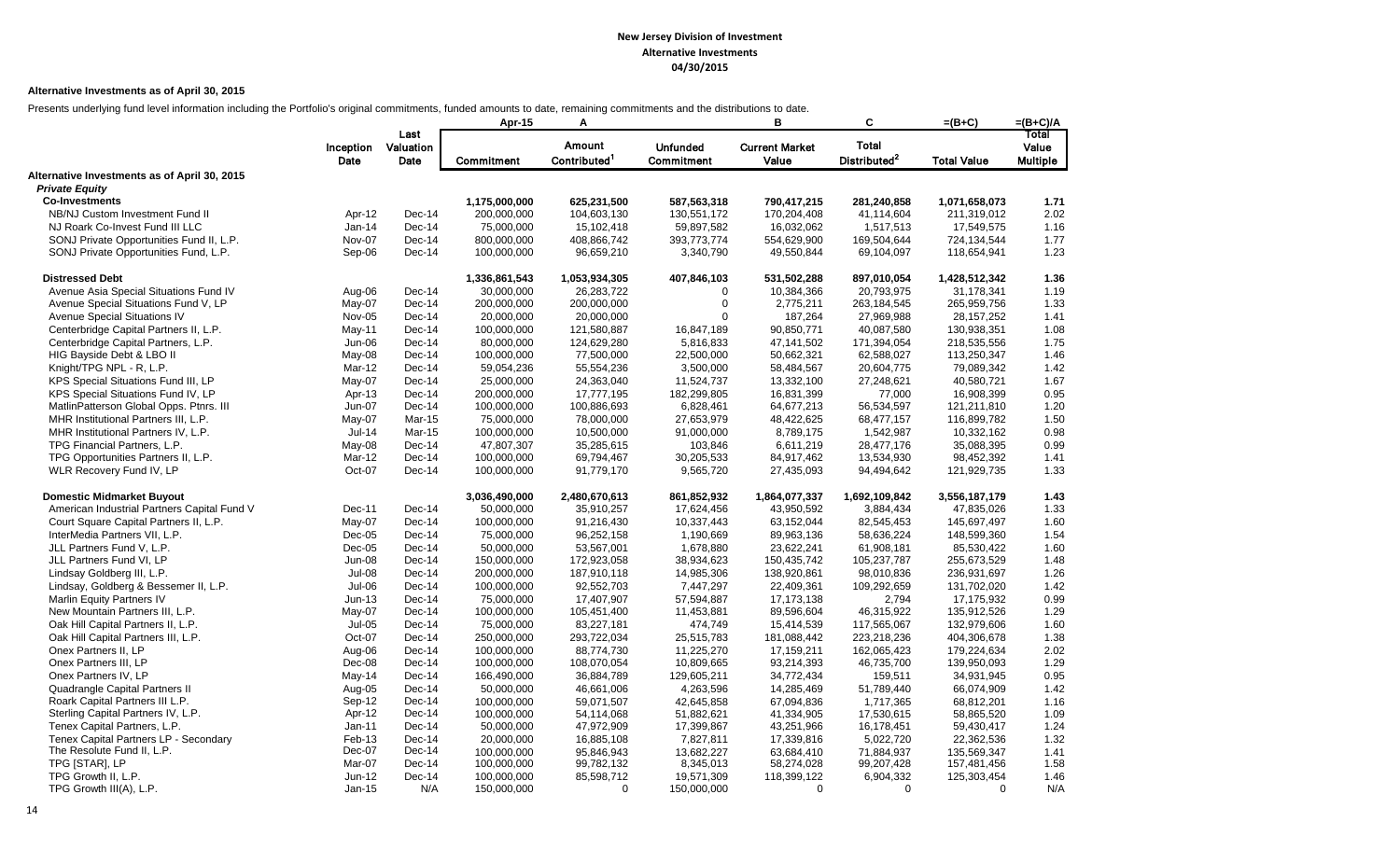|                                                |               |               | Apr-15        | Α                          |                          | в                         | C                        | $=(B+C)$                   | $=(B+C)/A$   |
|------------------------------------------------|---------------|---------------|---------------|----------------------------|--------------------------|---------------------------|--------------------------|----------------------------|--------------|
|                                                |               |               |               |                            |                          |                           |                          |                            |              |
|                                                |               | Last          |               | Amount                     |                          |                           | <b>Total</b>             |                            | <b>Total</b> |
|                                                | Inception     | Valuation     |               |                            | <b>Unfunded</b>          | <b>Current Market</b>     |                          |                            | Value        |
|                                                | Date          | Date          | Commitment    | Contributed <sup>1</sup>   | Commitment               | Value                     | Distributed <sup>2</sup> | <b>Total Value</b>         | Multiple     |
| Vista Equity Partners Fund III, L.P.           | <b>Jul-07</b> | $Dec-14$      | 100,000,000   | 105,726,673                | 5,290,199                | 47,077,184                | 215,349,550              | 262,426,734                | 2.48         |
| Vista Equity Partners Fund IV, L.P.            | Oct-11        | Dec-14        | 200,000,000   | 190,788,188                | 32,372,650               | 225,002,219               | 24,740,246               | 249,742,465                | 1.31         |
| Vista Equity Partners Fund V, L.P.             | Mar-14        | Dec-14        | 200,000,000   | 88,701,593                 | 120,345,616              | 77,893,783                | 9,120,917                | 87,014,700                 | 0.98         |
| Vista Foundation Fund II, L.P.                 | <b>Nov-13</b> | $Dec-14$      | 75,000,000    | 34,720,025                 | 40,279,975               | 32,010,683                | $\mathbf 0$              | 32,010,683                 | 0.92         |
| Welsh, Carson, Anderson & Stowe XI, L.P.       | Oct-08        | Mar-15        | 100,000,000   | 90,931,929                 | 9,068,071                | 77,556,179                | 57,085,613               | 134,641,792                | 1.48         |
|                                                |               |               |               |                            |                          |                           |                          |                            |              |
| <b>Emerging Managers</b>                       |               |               | 400,000,000   | 413,472,551                | 40,005,220               | 341,232,200               | 266,830,728              | 608,062,928                | 1.47         |
| <b>CS/NJDI Emerging Opp</b>                    | Apr-07        | $Dec-14$      | 200,000,000   | 226,412,054                | 27,065,717               | 137,716,096               | 177,632,509              | 315,348,606                | 1.39         |
| CS/NJDI Emerging Opp (2007-1 Series)           |               | Dec-14        | 100,000,000   | 115, 165, 311              | 7,933,470                | 71,670,726                | 92,486,898               | 164, 157, 624              | 1.43         |
| CS/NJDI Emerging Opp (2008-1 Series)           |               | Dec-14        | 100,000,000   | 111,246,744                | 19,132,247               | 66,045,370                | 85,145,612               | 151,190,982                | 1.36         |
| Fairview Capstone Partners II, LP              | Sep-08        | Sep-14        | 100,000,000   | 97,343,700                 | 2,656,300                | 93,386,172                | 35,187,529               | 128,573,701                | 1.32         |
| Fairview Capstone Partners, LP                 | May-07        | $Dec-14$      | 100,000,000   | 89,716,797                 | 10,283,203               | 110,129,932               | 54,010,690               | 164,140,622                | 1.83         |
| International                                  |               |               | 1,958,400,672 | 1,535,742,184              | 576,513,546              | 1,008,969,541             | 859,765,247              | 1,868,734,788              | 1.22         |
| AIMS/NJ Euro Small and Mid Fund I, L.P.        | Feb-06        | Mar-15        | 200,000,000   |                            |                          |                           | 153,758,665              |                            | 1.17         |
| AIMS/NJ Euro Small and Mid Fund II, L.P.       | Jul-07        | $Dec-14$      | 199,980,214   | 190,112,858<br>184,732,177 | 17,674,058<br>32,641,470 | 68,280,236<br>117,871,017 | 76,293,526               | 222,038,901<br>194,164,542 | 1.05         |
| Anacap Credit Opportunities II, LP             | Dec-11        | $Dec-14$      | 81,281,521    |                            | 18,707,293               |                           |                          | 115,363,985                | 1.09         |
|                                                | May-08        | Dec-14        |               | 106,219,317                |                          | 70,848,056                | 44,515,929               |                            |              |
| Anacap Financial Partners II                   | $Jul-14$      |               | 126,961,176   | 173,347,137                | 16,620,622               | 121,077,091               | 76,276,824               | 197,353,916                | 1.14         |
| AnaCap Financial Partners III, L.P.            |               | Dec-14        | 140,309,324   | 3,506,994                  | 136,802,330              | 1,446,301                 | 4,362                    | 1,450,663                  | 0.41         |
| Anacap Financial Partners GP II, LP            | Nov-09        | Sep-14        | 9,868,438     | 9,868,438                  | $\Omega$                 | 10,539,465                | 422,590                  | 10,962,054                 | 1.11         |
| New Jersey Asia Investors II, L.P.             | $Jul-11$      | Sep-14        | 200,000,000   | 155,108,086                | 61,347,576               | 136,648,480               | 41,071,382               | 177,719,862                | 1.15         |
| New Jersey Asia Investors, L.P.                | Jan-08        | Sep-14        | 100,000,000   | 96,129,464                 | 16,496,201               | 111,038,869               | 62,146,426               | 173,185,295                | 1.80         |
| NJHL European BO Investment II Series B        | Apr-07        | Dec-14        | 200,000,000   | 148,255,762                | 15,925,143               | 92,730,533                | 97,183,276               | 189,913,809                | 1.28         |
| NJHL European Buyout Investment Series A       | Feb-06        | Dec-14        | 200,000,000   | 193,053,702                | 14,540,485               | 98,909,873                | 143,909,401              | 242,819,274                | 1.26         |
| NJHL European Buyout Investment Series C       | Mar-08        | $Dec-14$      | 200,000,000   | 201,408,251                | 19,758,366               | 99,126,154                | 164, 182, 867            | 263,309,021                | 1.31         |
| Siguler Guff NJ Developing Mkt Fund, LP        | Dec-13        | Mar-15        | 300,000,000   | 74,000,000                 | 226,000,000              | 80,453,466                | $\mathbf 0$              | 80,453,466                 | 1.09         |
| Large Buyout                                   |               |               | 2,378,664,916 | 1,968,692,288              | 760,296,221              | 1,232,360,569             | 1,489,799,191            | 2,722,159,760              | 1.38         |
| Apollo Investment Fund VI, L.P.                | Nov-05        | $Dec-14$      | 50,000,000    | 132,027,729                | 2,090,014                | 23,562,892                | 150,591,229              | 174,154,121                | 1.32         |
| Blackstone Capital Partners V, L.P.            | Oct-05        | <b>Mar-15</b> | 100,000,000   | 98,860,728                 | 7,739,578                | 74,293,025                | 86,678,043               | 160,971,067                | 1.63         |
| Blackstone Capital Partners VI, L.P.           | Mar-12        | Mar-15        | 50,000,000    | 29,082,013                 | 24,242,675               | 32,392,643                | 5,708,187                | 38,100,831                 | 1.31         |
| Carlyle Partners VI, L.P.                      | Nov-13        | Dec-14        |               |                            |                          |                           |                          |                            | 0.95         |
| CVC Capital Partners VI, LP                    | $Jul-13$      |               | 300,000,000   | 94,917,790                 | 208,205,372              | 87,265,271                | 3,123,162                | 90,388,433                 |              |
|                                                |               | $Dec-14$      | 85,414,916    | 8,020,514                  | 77,965,948               | 5,174,415                 | 584,307                  | 5,758,722                  | 0.72<br>1.72 |
| Hellman & Friedman Capital Partners VI         | Apr-07        | Dec-14        | 100,000,000   | 95,631,063                 | 4,203,789                | 32,736,593                | 131,393,487              | 164,130,080                |              |
| Hellman & Friedman Capital Partners VIII, L.P. | Nov-14        | N/A           | 100,000,000   | $\Omega$                   | 100,000,000              | $\Omega$                  | $\Omega$                 | $\Omega$                   | N/A          |
| Silver Lake Partners III. LP                   | Jan-07        | $Dec-14$      | 100,000,000   | 98,920,845                 | 15,442,553               | 78,015,290                | 89,945,543               | 167,960,833                | 1.70         |
| Silver Lake Partners IV                        | Mar-13        | $Dec-14$      | 200,000,000   | 43,007,604                 | 157, 178, 267            | 61,890,093                | 185,871                  | 62,075,964                 | 1.44         |
| TPG Partners V, L.P.                           | Sep-06        | Dec-14        | 187,500,000   | 257,260,706                | 21,452,506               | 133,975,226               | 169,692,915              | 303,668,140                | 1.18         |
| TPG Partners VI, L.P.                          | May-08        | Dec-14        | 180,000,000   | 285,630,296                | 19,975,518               | 151,396,042               | 196,736,961              | 348,133,002                | 1.22         |
| Warburg Pincus Private Equity IX, LP           | Aug-05        | Dec-14        | 200,000,000   | 200,000,000                | $\mathbf 0$              | 51,216,705                | 298,404,348              | 349,621,053                | 1.75         |
| Warburg Pincus Private Equity VIII             | Jun-06        | Dec-14        | 25,750,000    | 26,883,000                 | $\mathbf 0$              | 9,779,205                 | 51,229,643               | 61,008,848                 | 2.27         |
| Warburg Pincus Private Equity X, LP            | Oct-07        | $Dec-14$      | 400,000,000   | 400,000,000                | $\mathbf 0$              | 285,720,175               | 272,443,595              | 558,163,770                | 1.40         |
| Warburg Pincus Private Equity XI, LP           | May-12        | Dec-14        | 300,000,000   | 198,450,000                | 121,800,000              | 204,942,995               | 33,081,900               | 238,024,895                | 1.20         |
| <b>Mezzanine Debt</b>                          |               |               | 610,000,000   | 586,771,396                | 160,236,156              | 194,757,620               | 600,976,865              | 795,734,485                | 1.36         |
| Audax Mezzanine Partners II                    | Nov-06        | Dec-14        | 50,000,000    | 56,030,578                 | 2,136,113                | 3,908,942                 | 66,454,345               | 70,363,287                 | 1.26         |
| Blackstone Mezzanine Partners II, LP           | Apr-06        | Dec-14        | 45,000,000    | 40,017,311                 | 7,804,361                | 3,854,732                 | 52,247,831               | 56,102,563                 | 1.40         |
| Carlyle Mezzanine Partners II, L.P.            | Dec-07        | Mar-15        | 75,000,000    |                            |                          | 29,116,116                | 90,402,005               | 119,518,121                |              |
|                                                |               |               |               | 93,416,459                 | 13,919,443               |                           |                          |                            | 1.28         |
| Gleacher Mezzanine Fund II, LP                 | Nov-06        | Sep-14        | 40,000,000    | 36,722,278                 | 3,352,809                | 9,031,835                 | 35,351,442               | 44,383,277                 | 1.21         |
| GSO Capital Opportunities Fund II, LP          | <b>Nov-11</b> | $Dec-14$      | 150,000,000   | 92,584,597                 | 88,858,961               | 68,517,457                | 53,126,234               | 121,643,691                | 1.31         |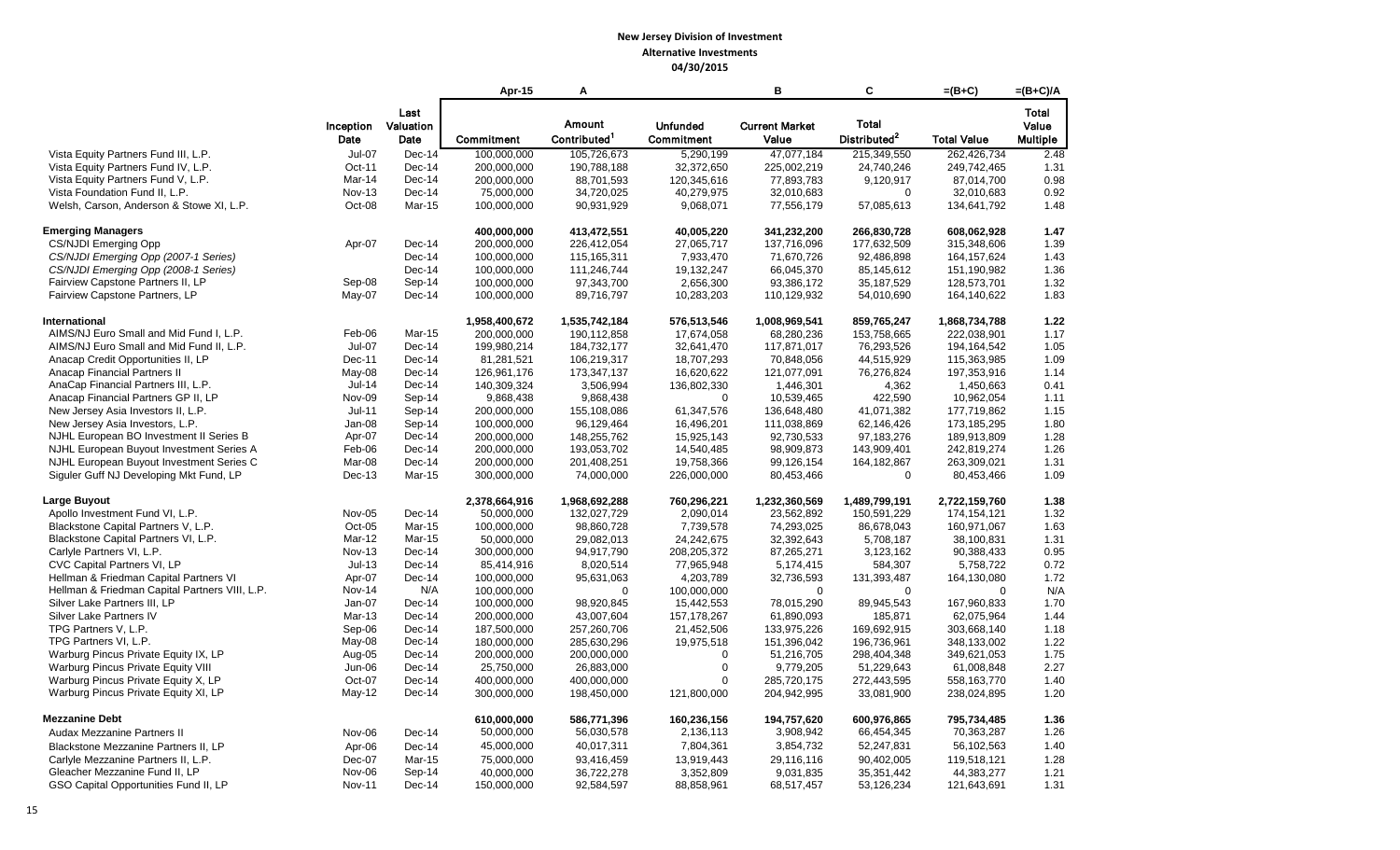|                                         |                   |                           | Apr-15         | А                                  | 04/30/2013                    | в                              | С                                        | $=(B+C)$           | $=(B+C)/A$                        |
|-----------------------------------------|-------------------|---------------------------|----------------|------------------------------------|-------------------------------|--------------------------------|------------------------------------------|--------------------|-----------------------------------|
|                                         | Inception<br>Date | Last<br>Valuation<br>Date | Commitment     | Amount<br>Contributed <sup>1</sup> | <b>Unfunded</b><br>Commitment | <b>Current Market</b><br>Value | <b>Total</b><br>Distributed <sup>2</sup> | <b>Total Value</b> | Total<br>Value<br><b>Multiple</b> |
| Newstone Capital Partners II, L.P.      | May-11            | Dec-14                    | 100,000,000    | 85,518,912                         | 34,770,065                    | 48,272,720                     | 50,581,882                               | 98,854,602         | 1.16                              |
| Newstone Capital Partners, L.P.         | Feb-07            | Dec-14                    | 50,000,000     | 62,388,763                         | 2,986,948                     | 4,293,123                      | 75,002,618                               | 79,295,741         | 1.27                              |
| <b>Secondaries</b>                      |                   |                           | 279,813,130    | 273,666,735                        | 23,065,367                    | 136,859,827                    | 250,681,483                              | 387,541,310        | 1.42                              |
| Lexington Capital Partners VI-B         | Jun-06            | Dec-14                    | 50,000,000     | 50,705,969                         | 817,356                       | 20,623,419                     | 50,661,069                               | 71,284,488         | 1.41                              |
| NB Sec Opps Offshore Fund II LP         | <b>Jul-08</b>     | $Dec-14$                  | 100,000,000    | 102,419,541                        | 10,401,257                    | 51,017,344                     | 102,888,104                              | 153,905,447        | 1.50                              |
| Partners Group Secondary 2006 LP        | Sep-06            | Dec-14                    | 54, 191, 587   | 53,008,507                         | 3,356,026                     | 15,388,047                     | 48,765,428                               | 64, 153, 475       | 1.21                              |
| Partners Group Secondary 2008, L.P.     | Sep-08            | Dec-14                    | 75,621,543     | 67,532,719                         | 8,490,728                     | 49,831,018                     | 48,366,882                               | 98,197,900         | 1.45                              |
| <b>Small/Midsize Buyout</b>             |                   |                           | 650,000,000    | 680,193,493                        | 77,690,828                    | 447,585,694                    | 511,835,508                              | 959,421,202        | 1.41                              |
| <b>CSFB/NJDI Investment Fund</b>        | Nov-05            | $Dec-14$                  | 650,000,000    | 680, 193, 493                      | 77,690,828                    | 447,585,694                    | 511,835,508                              | 959,421,202        | 1.41                              |
| CSFB/NJDI Investment Fund 2005-1 Series |                   | Dec-14                    | 200,000,000    | 221, 101, 704                      | 4,587,397                     | 134,986,087                    | 192,781,004                              | 327,767,091        | 1.48                              |
| CSFB/NJDI Investment Fund 2006-1 Series |                   | Dec-14                    | 250,000,000    | 276,306,130                        | 18,539,999                    | 161,810,951                    | 223,560,874                              | 385,371,826        | 1.39                              |
| CSFB/NJDI Investment Fund 2008-1 Series |                   | Dec-14                    | 200,000,000    | 182,785,659                        | 54,563,432                    | 150,788,656                    | 95,493,630                               | 246,282,286        | 1.35                              |
| <b>Special Situations</b>               |                   |                           | 370,000,000    | 297,620,277                        | 284,889,878                   | 215,701,165                    | 212,714,181                              | 428,415,346        | 1.44                              |
| Blackstone TOP Fund-A, L.P.             | $Jan-12$          | Mar-15                    | 370,000,000    | 297,620,277                        | 284,889,878                   | 215,701,165                    | 212,714,181                              | 428,415,346        | 1.44                              |
| <b>Venture Capital</b>                  |                   |                           | 365,000,000    | 263,579,331                        | 145,627,316                   | 261,521,750                    | 120,828,427                              | 382,350,178        | 1.45                              |
| JP Morgan Direct/Pooled VC Instit III   | Jun-06            | $Dec-14$                  | 50,000,000     | 48,765,249                         | 1,234,751                     | 48,424,307                     | 26,045,793                               | 74,470,100         | 1.53                              |
| JP Morgan Direct VC Institutional III   |                   | Dec-14                    | 600,000        | 394,650                            | 205,350                       | 480,323                        | 229,468                                  | 709,792            | 1.80                              |
| JP Morgan Pooled VC Institutional III   |                   | Dec-14                    | 49,400,000     | 48,370,599                         | 1,029,401                     | 47,943,983                     | 25,816,325                               | 73,760,308         | 1.52                              |
| Khosla Venutres IV, L.P.                | $Jan-12$          | Dec-14                    | 25,000,000     | 19,875,000                         | 5,125,000                     | 24,381,946                     | 1,272,455                                | 25,654,401         | 1.29                              |
| NB Crossroads Fund XVIII                | Nov-06            | Dec-14                    | 50,000,000     | 42,000,000                         | 25,750,002                    | 44,096,572                     | 29,075,562                               | 73,172,134         | 1.74                              |
| NB/NJ Custom Investment Fund            | Aug-07            | Dec-14                    | 100,000,000    | 90,826,667                         | 35,629,978                    | 81,746,789                     | 64,434,617                               | 146,181,406        | 1.61                              |
| TCV VIII, L.P.                          | Jan-14            | Dec-14                    | 100,000,000    | 31,363,232                         | 68,636,768                    | 30,750,771                     | $\Omega$                                 | 30,750,771         | 0.98                              |
| Tenaya Capital VI, L.P.                 | $Jul-12$          | Dec-14                    | 40,000,000     | 30,749,183                         | 9,250,817                     | 32,121,365                     | 0                                        | 32,121,365         | 1.04                              |
| Private Equity Subtotal                 |                   |                           | 12,560,230,262 | 10,179,574,675                     | 3,925,586,885                 | 7,024,985,206                  | 7,183,792,385                            | 14,208,777,591     | 1.40                              |
|                                         |                   |                           |                |                                    |                               |                                |                                          |                    |                                   |
| <b>Debt</b>                             |                   |                           | 1,475,020,418  | 1,068,733,339                      | 412,290,445                   | 380,389,234                    | 1,113,583,112                            | 1,493,972,346      | 1.40                              |
| CT High Grade Partners II, LLC          | May-08            | Dec-14                    | 664,065,200    | 572,861,303                        | 88,198,804                    | 197,247,974                    | 589,340,568                              | 786,588,541        | 1.37                              |
| Guggenheim Structured Real Estate III   | Sep-07            | Dec-14                    | 100,000,000    | 100,000,000                        | 0                             | 3,111,536                      | 78,323,322                               | 81,434,858         | 0.81                              |
| Lone Star Fund VII (U.S.) LP            | May-11            | Dec-14                    | 300,000,000    | 283,944,335                        | 18,490,651                    | 79,613,907                     | 435,937,777                              | 515,551,683        | 1.82                              |
| M&G Real Estate Debt Fund II, LP        | $Jul-13$          | Dec-14                    | 117,185,022    | 36,995,655                         | 82,017,131                    | 32,902,395                     | 4,357,763                                | 37,260,159         | 1.01                              |
| M&G Real Estate Debt Fund III, LP       | $Jul-13$          | Dec-14                    | 193,770,196    | 55,074,441                         | 143,441,466                   | 47,655,817                     | 5,623,682                                | 53,279,499         | 0.97                              |
| True North Real Estate Fund III, LP     | Sep-14            | N/A                       | 100,000,000    | 19,857,606                         | 80,142,394                    | 19,857,606                     | 0                                        | 19,857,606         | 1.00                              |
| <b>Equity</b>                           |                   |                           | 4,306,286,105  | 3,118,394,211                      | 1,546,669,055                 | 2,494,873,310                  | 1,585,682,239                            | 4,080,555,548      | 1.31                              |
| ARA Asia Dragon Limited                 | Sep-07            | Dec-14                    | 100,000,000    | 92,842,000                         | 7,158,000                     | 27,816,270                     | 97,572,731                               | 125,389,001        | 1.35                              |
| Blackstone Real Estate Partners Asia LP | $Jun-13$          | Dec-14                    | 500,000,000    | 224,326,747                        | 276,339,590                   | 250,449,913                    | 2,989,619                                | 253,439,532        | 1.13                              |
| <b>Blackstone Real Estate V</b>         | Feb-06            | Dec-14                    | 75.000.000     | 78,353,336                         | 3,130,539                     | 57,716,798                     | 90.455.146                               | 148,171,944        | 1.89                              |
| <b>Blackstone Real Estate VI</b>        | Feb-07            | Dec-14                    | 100,000,000    | 99,080,641                         | 4,774,241                     | 87,770,485                     | 119,164,757                              | 206,935,242        | 2.09                              |
| Blackstone Real Estate Partners VI, Sec | <b>Nov-11</b>     | Dec-14                    | 43,624,688     | 39,860,134                         | 3,764,554                     | 36,890,492                     | 48,902,306                               | 85,792,798         | 2.15                              |
| <b>Blackstone Real Estate VII</b>       | Dec-11            | Dec-14                    | 300,000,000    | 297,888,815                        | 88,472,089                    | 275,061,389                    | 159,948,532                              | 435,009,921        | 1.46                              |
| Carlyle Realty Partners V LP            | Feb-07            | Dec-14                    | 100,000,000    | 122,639,933                        | 36,433,240                    | 34,909,709                     | 125,486,604                              | 160,396,313        | 1.31                              |
| Exeter - Core Industrial Venture Fund   | Apr-12            | Dec-14                    | 200,000,000    | 169,463,250                        | 30,536,750                    | 175,491,299                    | 24,700,500                               | 200,191,799        | 1.18                              |
| Hammes Partners II, L.P.                | Mar-14            | N/A                       | 100,000,000    | 0                                  | 100,000,000                   | 0                              | 0                                        | 0                  | N/A                               |
| Heitman America Real Estate Trust, L.P. | Jan-07            | Dec-14                    | 100,000,000    | 100,000,000                        | 0                             | 117,807,723                    | 30,171,917                               | 147,979,640        | 1.48                              |
| Lone Star Real Estate Fund II (U.S.) LP | May-11            | Dec-14                    | 100,000,000    | 86,819,116                         | 13,180,884                    | 26,003,509                     | 97,134,710                               | 123,138,218        | 1.42                              |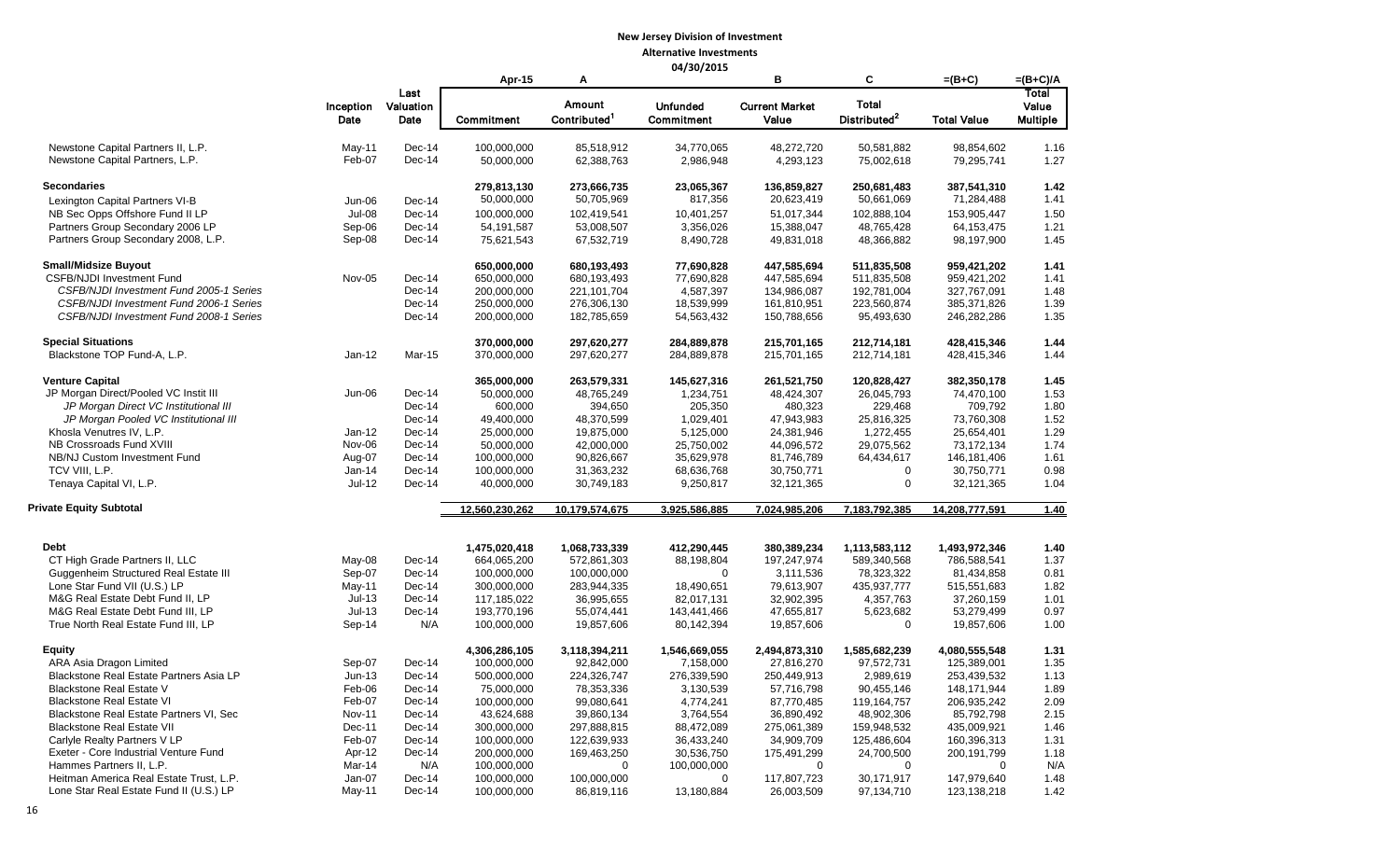|                                                                            |                         |                         | Apr-15                     | A                          |                            | в                          | C                         | $=(B+C)$                   | $=(B+C)/A$      |
|----------------------------------------------------------------------------|-------------------------|-------------------------|----------------------------|----------------------------|----------------------------|----------------------------|---------------------------|----------------------------|-----------------|
|                                                                            |                         |                         |                            |                            |                            |                            |                           |                            |                 |
|                                                                            |                         | Last                    |                            |                            |                            |                            |                           |                            | Total           |
|                                                                            | Inception               | Valuation               |                            | <b>Amount</b>              | <b>Unfunded</b>            | <b>Current Market</b>      | <b>Total</b>              |                            | Value           |
|                                                                            | Date                    | Date                    | <b>Commitment</b>          | Contributed <sup>1</sup>   | Commitment                 | Value                      | Distributed <sup>2</sup>  | <b>Total Value</b>         | <b>Multiple</b> |
| Lubert Adler Real Estate Fund VI-B                                         | Feb-11                  | Dec-14                  | 100,000,000                | 95,000,000                 | 17,364,246                 | 70,140,706                 | 73,250,000                | 143,390,706                | 1.51            |
|                                                                            | $Jul-14$                | Dec-14                  | 58,957,039                 | 23,510,715                 | 35,446,323                 | 23,042,372                 | $\mathbf 0$               | 23,042,372                 | 0.98            |
| Meyer Bergman Euro Retail Partners II-TE                                   |                         |                         |                            |                            |                            |                            |                           |                            |                 |
| NJDOI/GMAM Core Plus RE Investment<br>NJDOI/GMAM Opp RE Investment Program | May-08                  | Sep-14                  | 81,500,000                 | 69,537,518                 | 20,536,135                 | 31,633,225                 | 73,702,226                | 105,335,451                | 1.51            |
|                                                                            | May-08                  | Sep-14                  | 25.000.000                 | 16,133,292                 | 8.866.708                  | 10.466.912                 | 12,396,405                | 22.863.317                 | 1.42            |
| Northwood Real Estate Co-Invest                                            | Dec-12                  | Dec-14                  | 75,000,000                 | 25,770,815                 | 58,053,388                 | 23,997,901                 | 8,824,203                 | 32,822,104                 | 1.27            |
| Northwood RE Partners L.P., (Series III)                                   | Dec-12                  | Dec-14<br>Dec-14        | 75,000,000                 | 54,984,847                 | 36,432,365                 | 55,284,978                 | 16,425,488                | 71,710,466                 | 1.30            |
| Northwood RE Partners L.P., (Series IV)                                    | <b>Nov-13</b><br>Mar-13 | Mar-15                  | 200,000,000                | 127,827,026                | 75,690,733                 | 134,629,721                | 3,517,759                 | 138,147,480<br>48.069.187  | 1.08<br>1.04    |
| OZNJ Real Estate Opportunities, LP                                         |                         |                         | 50,000,000                 | 46,188,693                 | 7,810,012                  | 44,070,482                 | 3,998,705                 |                            | 0.95            |
| Och-Ziff Real Estate Fund III, LP                                          | Aug-14<br>$Jul-13$      | Dec-14                  | 100,000,000<br>88,875,029  | 5,738,601<br>32,769,032    | 94,261,399                 | 5,430,427                  | 33,000<br>$\mathbf 0$     | 5,463,427                  | 0.87            |
| Perella Weinberg Real Estate Fund II LP                                    |                         | Dec-14                  |                            |                            | 56,105,997<br>$\mathbf 0$  | 28,461,379                 |                           | 28,461,379                 |                 |
| <b>Prime Property Fund</b>                                                 | Aug-07                  | <b>Mar-15</b>           | 130,000,000                | 150,000,000                |                            | 102,956,293                | 65,835,468                | 168,791,761                | 1.13            |
| PRISA II<br>PRISA Real Estate Separate Account                             | <b>Jun-07</b><br>Dec-06 | Mar-15<br><b>Mar-15</b> | 60,000,000                 | 100,000,000                | $\mathbf 0$                | 56,689,022                 | 51,231,268                | 107,920,290                | 1.08            |
| Prologis European Properties Fund II                                       | Sep-13                  | Dec-14                  | 265.000.000<br>183,329,350 | 300.000.000<br>183,329,350 | $\mathbf 0$<br>$\mathbf 0$ | 203.211.883<br>176,370,931 | 130.204.680<br>16,620,305 | 333.416.562<br>192,991,237 | 1.11<br>1.05    |
| RE Capital Asia Partners III, L.P.                                         | Aug-12                  | Dec-14                  | 80,000,000                 | 54,966,389                 | 30,643,497                 | 53,325,016                 | 22,660,636                | 75,985,651                 | 1.38            |
| RE Capital Asia Partners IV, L.P.                                          | Dec-14                  | Dec-14                  | 100,000,000                | 4,642,323                  | 95,357,677                 | 4,229,876                  | $\mathbf 0$               | 4,229,876                  | 0.91            |
| TPG/NJ (RE) Partnership, LP                                                | Feb-13                  | Dec-14                  | 350,000,000                | 112,276,715                | 262,333,759                | 113,455,194                | 24,610,474                | 138,065,668                | 1.23            |
| Tucker Development/Acquisition Fund                                        | Oct-07                  | Dec-14                  | 50,000,000                 | 50,000,000                 | $\mathbf 0$                | 47,778,650                 | $\mathbf 0$               | 47,778,650                 | 0.96            |
| Warburg Pincus Real Estate Fund I                                          | Sep-06                  | Dec-14                  | 100,000,000                | 95,833,333                 | $\mathbf 0$                | 60,965,336                 | 82,283,648                | 143,248,984                | 1.49            |
| Westbrook Real Estate Fund VIII                                            | Feb-08                  | Dec-14                  | 100,000,000                | 110,980,414                | $\mathbf 0$                | 40,477,875                 | 112,058,921               | 152,536,796                | 1.37            |
| Westbrook VII                                                              | Jan-07                  | Dec-14                  | 40,000,000                 | 40,000,000                 | $\mathbf 0$                | 21,670,239                 | 27,927,277                | 49,597,516                 | 1.24            |
| Wheelock SREF NJ CO-Invest Feeder, LP                                      | <b>Nov-12</b>           | Dec-14                  | 50.000.000                 | 26,305                     | 49,973,695                 | $\Omega$                   | $\Omega$                  | $\Omega$                   | N/A             |
| Wheelock Street Real Estate Fund, L.P.                                     | Dec-11                  | Dec-14                  | 100,000,000                | 94,179,549                 | 20,715,334                 | 89,047,122                 | 58,361,653                | 147,408,775                | 1.57            |
| Wheelock Street Real Estate Fund II, L.P.                                  | Apr-14                  | Dec-14                  | 125,000,000                | 13,425,322                 | 113,287,900                | 7,620,185                  | 5,213,301                 | 12,833,486                 | 0.96            |
|                                                                            |                         |                         |                            |                            |                            |                            |                           |                            |                 |
| <b>Real Estate Subtotal</b>                                                |                         |                         | 5,781,306,523              | 4,187,127,551              | 1,958,959,500              | 2,875,262,544              | 2,699,265,351             | 5,574,527,894              | 1.33            |
| <b>Absolute Return</b>                                                     |                         |                         | 1,000,000,000              | 925,000,000                | 75,000,000                 | 936,123,450                | 25,000,000                | 961,123,450                | 1.04            |
| <b>BlueCrest Capital Management LLP</b>                                    | Apr-12                  | <b>Mar-15</b>           | 300,000,000                | 300,000,000                | $\mathbf 0$                | 283,979,400                | 0                         | 283,979,400                | 0.95            |
| Brevan Howard Fund Limited                                                 | <b>Nov-11</b>           | Mar-15                  | 300,000,000                | 300,000,000                | $\mathbf 0$                | 321,701,400                | $\mathbf 0$               | 321,701,400                | 1.07            |
| Iguazu Partners, L.P.                                                      | Dec-13                  | Mar-15                  | 150,000,000                | 75,000,000                 | 75,000,000                 | 79,798,275                 | $\Omega$                  | 79,798,275                 | 1.06            |
| MKP Opportunity Partners, L.P.                                             | Sep-12                  | <b>Mar-15</b>           | 250,000,000                | 250,000,000                | $\mathbf 0$                | 250,644,375                | 25,000,000                | 275,644,375                | 1.10            |
|                                                                            |                         |                         |                            |                            |                            |                            |                           |                            |                 |
| <b>Credit</b>                                                              |                         |                         | 2,050,000,000              | 2,123,557,481              | 69,275,718                 | 2,334,755,001              | 145,228,571               | 2,479,983,572              | 1.17            |
| Canyon Value Realization Fund                                              | Jun-07                  | Mar-15                  | 75,000,000                 | 75,000,000                 | $\mathbf 0$                | 130,754,250                | $\Omega$                  | 130,754,250                | 1.74            |
| Canyon Balanced Fund                                                       | Jul-11                  | <b>Mar-15</b>           | 125,000,000                | 125,000,000                | $\mathbf 0$                | 187,358,416                | 1,070,704                 | 188,429,120                | 1.51            |
| Claren Road Credit Master Fund, Ltd.                                       | Jun-12                  | Mar-15                  | 250,000,000                | 250,000,000                | $\mathbf 0$                | 236,630,000                | $\mathbf 0$               | 236,630,000                | 0.95            |
| Chatham Fund, LP                                                           | Dec-14                  | <b>Mar-15</b>           | 300,000,000                | 300,000,000                | $\mathbf 0$                | 308,905,200                | 0                         | 308,905,200                | 1.03            |
| GSO Credit Partners - A, L.P.                                              | Mar-12                  | <b>Mar-15</b>           | 400,000,000                | 400,000,000                | $\mathbf 0$                | 565,446,800                | 0                         | 565,446,800                | 1.41            |
| GSO Special Situations Fund, L.P.                                          | Feb-12                  | Mar-15                  | 100,000,000                | 100,000,000                | $\mathbf{0}$               | 135,798,300                | $\Omega$                  | 135,798,300                | 1.36            |
| Lazard Rathmore Fund, Ltd.                                                 | Aug-12                  | Mar-15                  | 150,000,000                | 150.000.000                | $\mathbf 0$                | 168.545.850                | 0                         | 168.545.850                | 1.12            |
| OZNJ Private Opportunities LP                                              | Mar-13                  | <b>Mar-15</b>           | 200,000,000                | 328,557,481                | 14,275,718                 | 204,448,669                | 144, 157, 867             | 348,606,536                | 1.06            |
| Regiment Capital Ltd. Fund                                                 | Dec-11                  | <b>Mar-15</b>           | 150,000,000                | 150,000,000                | $\mathbf 0$                | 148,560,750                | $\mathbf 0$               | 148,560,750                | 0.99            |
| Solus Opportunities Fund 3, LP                                             | Apr-14                  | Mar-15                  | 300,000,000                | 245,000,000                | 55,000,000                 | 248,306,765                | 0                         | 248,306,765                | 1.01            |
| <b>Distressed</b>                                                          |                         |                         | 350,000,000                | 450,000,000                | 0                          | 263,129,629                | 399,896,413               | 663,026,042                | 1.47            |
| Centerbridge Credit Partners                                               | Oct-07                  | <b>Mar-15</b>           | 200,000,000                | 200,000,000                | $\mathbf 0$                | 234,070,702                | 79,551,576                | 313,622,278                | 1.57            |
| King Street Capital                                                        | Feb-07                  | Mar-15                  | 150,000,000                | 150,000,000                | $\mathbf 0$                | 24,410,462                 | 218,776,783               | 243, 187, 245              | 1.62            |
| Marathon Special Opp Fund, LTD                                             | <b>Jul-08</b>           | <b>Mar-15</b>           | $\Omega$                   | 100,000,000                | $\Omega$                   | 4,648,465                  | 101,568,054               | 106,216,519                | 1.06            |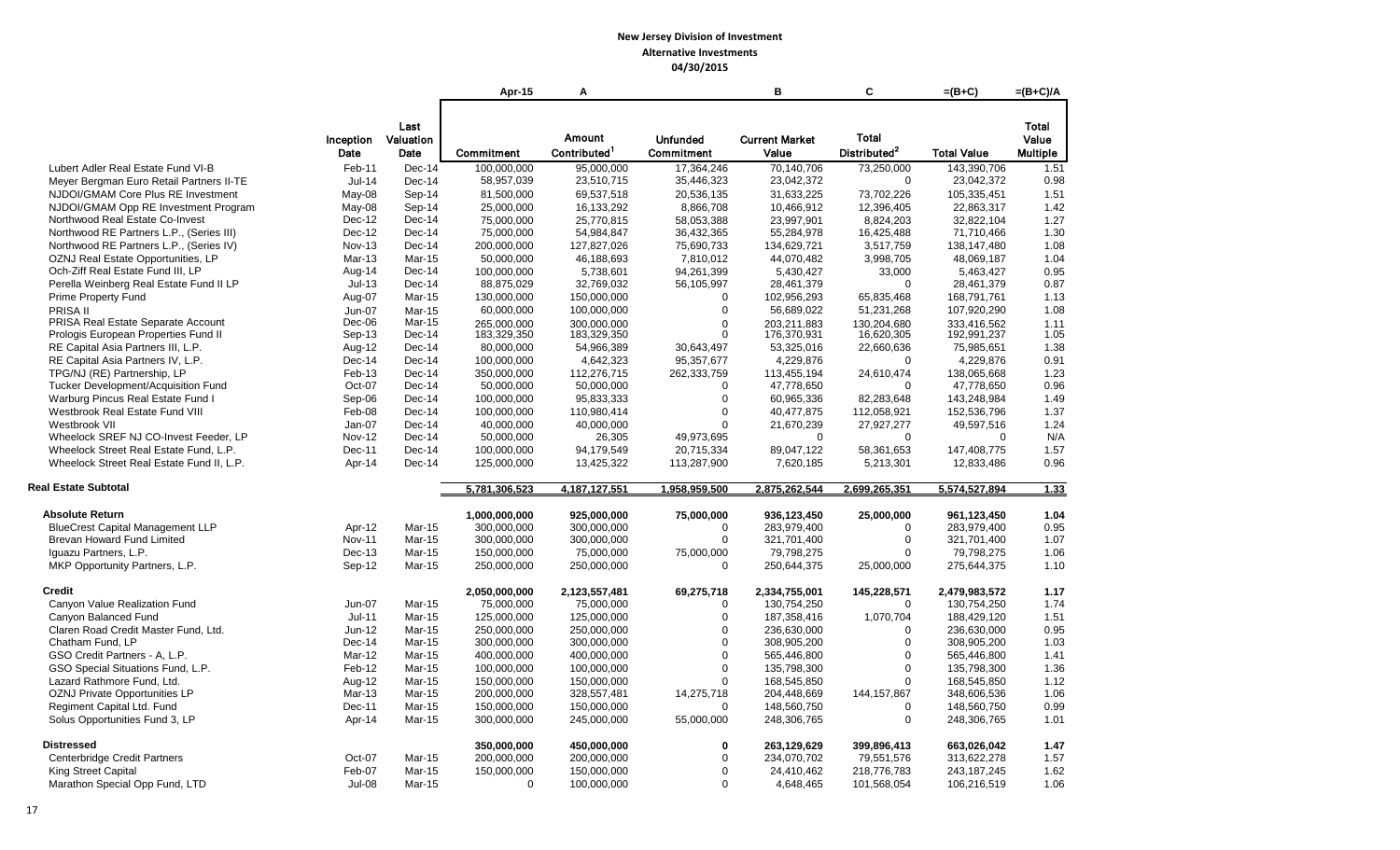|                                              |                   |                           | Apr-15        | A                     |                               | в                              | C                                        | $=(B+C)$           | $=(B+C)/A$                        |
|----------------------------------------------|-------------------|---------------------------|---------------|-----------------------|-------------------------------|--------------------------------|------------------------------------------|--------------------|-----------------------------------|
|                                              | Inception<br>Date | Last<br>Valuation<br>Date | Commitment    | Amount<br>Contributed | <b>Unfunded</b><br>Commitment | <b>Current Market</b><br>Value | <b>Total</b><br>Distributed <sup>2</sup> | <b>Total Value</b> | Total<br>Value<br><b>Multiple</b> |
|                                              |                   |                           |               |                       |                               |                                |                                          |                    |                                   |
| <b>Equity Long/ Short</b>                    |                   |                           | 1,425,000,000 | 1,050,217,042         | 374,782,958                   | 1,386,104,202                  | 150,000,000                              | 1,536,104,202      | 1.46                              |
| Archipelago Partners, LP                     | Jun-06            | Mar-15                    | 150,000,000   | 150,000,000           | $\mathbf 0$                   | 106,616,370                    | 150,000,000                              | 256,616,370        | 1.71                              |
| Bay Pond Partners, L.P.                      | Apr-12            | <b>Mar-15</b>             | 200,000,000   | 200,000,000           | $\mathbf 0$                   | 253,106,400                    | $\mathbf 0$                              | 253,106,400        | 1.27                              |
| Cadian Fund, L.P.                            | May-12            | Mar-15                    | 100,000,000   | 100,000,000           | $\Omega$                      | 124,211,200                    | 0                                        | 124,211,200        | 1.24                              |
| Omega Overseas Partners Ltd. Class-B         | Jan-07            | $Mar-15$                  | 225,000,000   | 150,000,000           | 75,000,000                    | 241,490,400                    | $\mathbf 0$                              | 241,490,400        | 1.61                              |
| Scopia PX, LLC                               | $Jan-13$          | Mar-15                    | 250,000,000   | 150,000,000           | 100,000,000                   | 185,452,500                    | $\overline{0}$                           | 185,452,500        | 1.24                              |
| ValueAct Capital Partners II, L.P.           | <b>Nov-11</b>     | <b>Mar-15</b>             | 150,000,000   | 150,000,000           | $\mathbf 0$                   | 282,383,550                    | $\mathbf 0$                              | 282,383,550        | 1.88                              |
| ValueAct Co-Invest International LP          | $Jun-13$          | Mar-15                    | 200,000,000   | 50,217,042            | 149,782,958                   | 52,586,282                     | $\mathbf 0$                              | 52,586,282         | 1.05                              |
| Visium Balanced Offshore Fund, Ltd           | Aug-12            | Mar-15                    | 150,000,000   | 100,000,000           | 50,000,000                    | 140,257,500                    | 0                                        | 140,257,500        | 1.40                              |
| <b>Event Driven</b>                          |                   |                           | 1,400,000,000 | 1,399,378,027         | 139,119,865                   | 1,640,007,977                  | 258,733,366                              | 1,898,741,343      | 1.36                              |
| Cevian Capital II, L.P.                      | Apr-12            | Mar-15                    | 150,000,000   | 150,000,000           | $\mathbf 0$                   | 208,690,950                    | $\Omega$                                 | 208,690,950        | 1.39                              |
| Davidson Kempner Institutional Partners, L.P | Dec-06            | <b>Mar-15</b>             | 150,000,000   | 150,000,000           | $\mathbf 0$                   | 230,268,600                    | $\mathbf 0$                              | 230,268,600        | 1.54                              |
| Elliott Associates, L.P.                     | Apr-12            | Mar-15                    | 200,000,000   | 200,000,000           | $\mathbf 0$                   | 211,466,000                    | $\mathbf 0$                              | 211,466,000        | 1.06                              |
| JANA Strategic Investment Fund II, LP        | $Jun-13$          | Mar-15                    | 300,000,000   | 307,566,855           | 130,931,037                   | 185,029,908                    | 138,497,892                              | 323,527,799        | 1.05                              |
| Pershing Square LP                           | Apr-10            | Mar-15                    | 200,000,000   | 200,000,000           | 0                             | 264,143,500                    | 85,000,000                               | 349,143,500        | 1.75                              |
| Starboard Leaders Fund LP                    | Mar-14            | $Mar-15$                  | 125,000,000   | 116,811,172           | 8,188,828                     | 151,012,665                    | $\mathbf 0$                              | 151,012,665        | 1.29                              |
| Starboard Value and Opportunity LP           | Mar-14            | Mar-15                    | 75,000,000    | 75,000,000            | 0                             | 91,608,225                     | 0                                        | 91,608,225         | 1.22                              |
| Third Point Offshore Fund, LTD.              | Apr-11            | <b>Mar-15</b>             | 100,000,000   | 100,000,000           | $\mathbf 0$                   | 141,272,129                    | 10,235,474                               | 151,507,603        | 1.52                              |
| York Capital Management, LP                  | Feb-07            | Mar-15                    | 100,000,000   | 100,000,000           | $\mathbf 0$                   | 156,516,000                    | 25,000,000                               | 181,516,000        | 1.82                              |
| <b>Fund of Funds</b>                         |                   |                           | 2,210,000,000 | 2,085,258,928         | 124,741,072                   | 2,698,065,864                  | 104,590,586                              | 2,802,656,450      | 1.34                              |
| AIMS/NJ Multi-Strategy Portfolio, LLC        | Aug-06            | <b>Mar-15</b>             | 550,000,000   | 550,000,000           | $\mathbf 0$                   | 766,857,512                    | $\mathbf 0$                              | 766,857,512        | 1.39                              |
| Arden Garden State NJ Fund LP.               | Jun-06            | Feb-15                    | 500,000,000   | 500,000,000           | $\mathbf 0$                   | 512,427,133                    | 75,000,000                               | 587,427,133        | 1.17                              |
| Protege Partners, LP                         | Jun-07            | <b>Mar-15</b>             | 150,000,000   | 150,000,000           | $\mathbf 0$                   | 191,945,325                    | $\mathbf 0$                              | 191,945,325        | 1.28                              |
| RC Woodley Park, LP                          | Aug-06            | Mar-15                    | 810,000,000   | 751,258,928           | 58,741,072                    | 1,081,233,906                  | 29,590,586                               | 1,110,824,492      | 1.48                              |
| Reservoir Strategic Partners Fund, LP        | $Jul-11$          | Mar-15                    | 200,000,000   | 134,000,000           | 66,000,000                    | 145,601,988                    | $\mathbf 0$                              | 145,601,988        | 1.09                              |
| <b>Global Macro</b>                          |                   |                           | 300,000,000   | 300,000,000           | $\mathbf 0$                   | 372,446,675                    | 25,000,000                               | 397,446,675        | 1.32                              |
| Lynx (Bermuda) Ltd.                          | Mar-11            | Mar-15                    | 100,000,000   | 100,000,000           | $\mathbf 0$                   | 114,472,875                    | 25,000,000                               | 139,472,875        | 1.39                              |
| Winton Futures Fund                          | $Jan-11$          | Mar-15                    | 200,000,000   | 200,000,000           | $\mathbf 0$                   | 257,973,800                    | $\mathbf 0$                              | 257,973,800        | 1.29                              |
| <b>Multi-Strategy</b>                        |                   |                           | 300,000,000   | 450,000,000           | $\bf{0}$                      | 305,450,400                    | 306,400,000                              | 611,850,400        | 1.36                              |
| AG Garden Partners, LP                       | Mar-06            | Mar-15                    | $\mathbf 0$   | 150,000,000           | $\mathbf 0$                   | 5,168,850                      | 156,400,000                              | 161,568,850        | 1.08                              |
| Farallon Capital Inst. Partners, L.P.        | Jun-07            | Mar-15                    | 150,000,000   | 150,000,000           | $\mathbf 0$                   | 97,931,400                     | 75,000,000                               | 172,931,400        | 1.15                              |
| OZ Domestic Partners II, Ltd.                | Jun-06            | Mar-15                    | 150,000,000   | 150,000,000           | $\Omega$                      | 202,350,150                    | 75,000,000                               | 277,350,150        | 1.85                              |
| Hedge Fund Subtotal                          |                   |                           | 9,035,000,000 | 8,783,411,478         | 782,919,612                   | 9,936,083,197                  | 1,414,848,936                            | 11,350,932,133     | 1.29                              |
| Aether Real Assets III Surplus, LP           | <b>Nov-13</b>     | $Dec-14$                  | 100,000,000   | 23,909,246            | 76,301,206                    | 22,729,948                     | 210,452                                  | 22,940,400         | 0.96                              |
| Aether Real Assets III, LP                   | <b>Nov-13</b>     | Dec-14                    | 30,000,000    | 4,834,103             | 25,230,228                    | 4,481,769                      | 64,331                                   | 4,546,100          | 0.94                              |
| Blackstone Energy Partners, L.P.             | Mar-12            | Mar-15                    | 150,000,000   | 172,213,800           | 1,968,025                     | 154,915,357                    | 67,579,844                               | 222,495,201        | 1.29                              |
| <b>Blackstone Resources Select Fund</b>      | Aug-11            | <b>Mar-15</b>             | 250,000,000   | 250,000,000           | $\mathbf 0$                   | 172,736,250                    | $\mathbf 0$                              | 172,736,250        | 0.69                              |
| Blackstone TOP Fund - A, L.P.                | $Jul-12$          | Mar-15                    | 389,985,858   | 544,014,534           | 13,171,781                    | 432,952,703                    | 174,591,358                              | 607,544,061        | 1.12                              |
| BX NJ Co-Invest, L.P.                        | Aug-12            | Dec-14                    | 20,014,142    | 21,312,944            | 15,271,150                    | 44,562,438                     | 16,569,952                               | 61,132,390         | 2.87                              |
| Gresham Commodity Fund (ETAP)                | Feb-08            | Mar-15                    | 200,000,000   | 200,000,000           | $\mathbf 0$                   | 111,554,400                    | $\mathbf 0$                              | 111,554,400        | 0.56                              |
| Gresham Commodity Fund (TAP)                 | Nov-07            | Mar-15                    | 200,000,000   | 200,000,000           | $\mathbf 0$                   | 67,118,250                     | 75,000,000                               | 142,118,250        | 0.71                              |
| GSO Energy Partners - A, L.P.                | Mar-12            | Dec-14                    | 470,000,000   | 322,958,155           | 215,261,193                   | 306,197,390                    | 69,794,972                               | 375,992,362        | 1.16                              |
| Hitecvision VII, L.P.                        | Apr-14            | Dec-14                    | 100,000,000   | 6,900,780             | 93,099,220                    | 5,346,649                      | $\mathbf 0$                              | 5,346,649          | 0.77                              |
| OZNJ Real Asset Opportunities, LP            | Mar-13            | Mar-15                    | 100,000,000   | 74,362,559            | 25,741,620                    | 77,221,512                     | 104,179                                  | 77,325,691         | 1.04                              |
|                                              |                   |                           |               |                       |                               |                                |                                          |                    |                                   |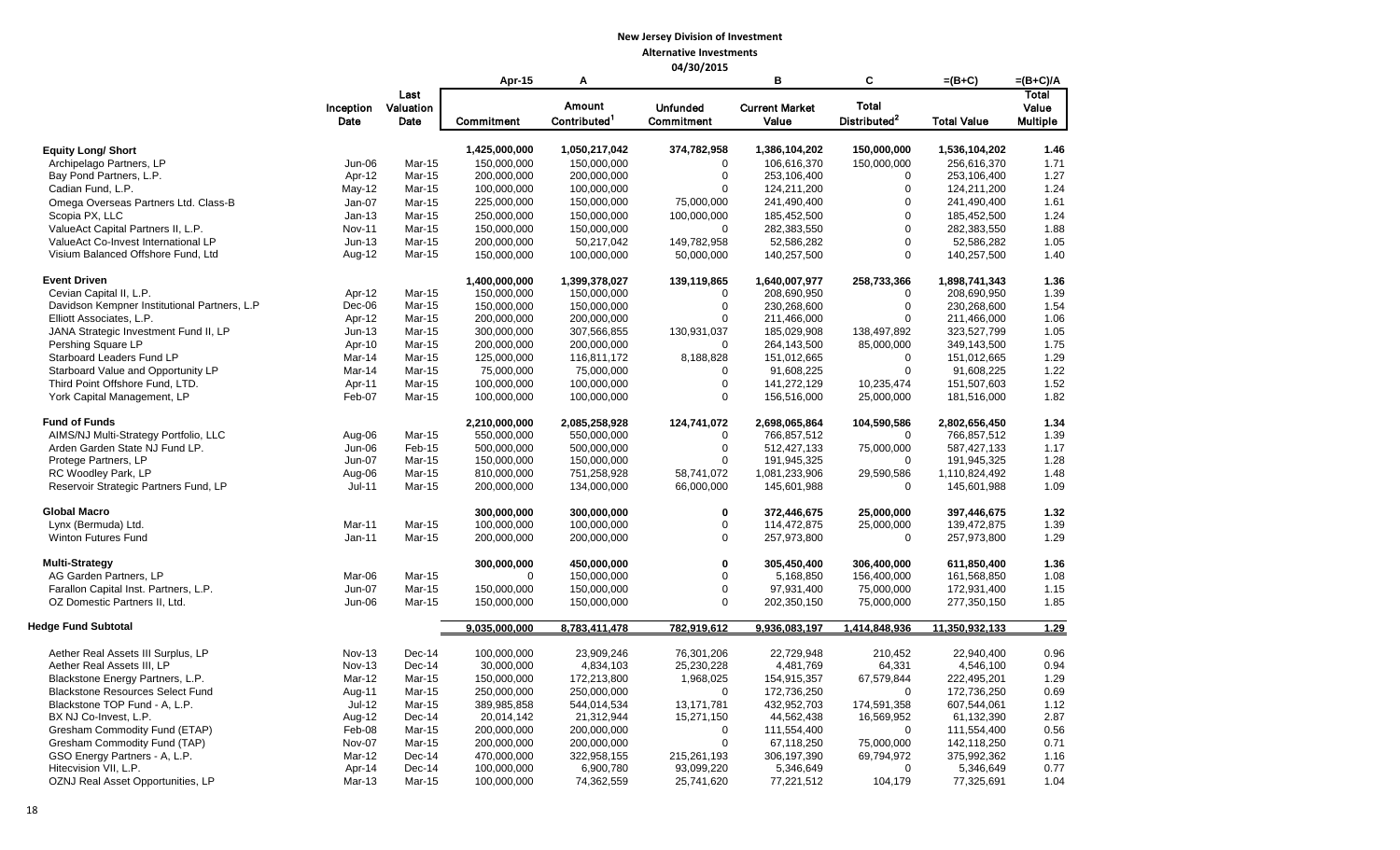|                                        |                   |                           | Apr-15         | A                                  |                               | в                              | C                                        | $=(B+C)$           | $=(B+C)/A$                 |
|----------------------------------------|-------------------|---------------------------|----------------|------------------------------------|-------------------------------|--------------------------------|------------------------------------------|--------------------|----------------------------|
|                                        | Inception<br>Date | Last<br>Valuation<br>Date | Commitment     | Amount<br>Contributed <sup>1</sup> | <b>Unfunded</b><br>Commitment | <b>Current Market</b><br>Value | <b>Total</b><br>Distributed <sup>2</sup> | <b>Total Value</b> | Total<br>Value<br>Multiple |
| RC Woodley Park, L.P.                  | $May-11$          | Mar-15                    | 135,000,000    | 135,000,000                        |                               | 894.490                        | 89,569,359                               | 90,463,849         | 0.67                       |
| <b>Sheridan Production Partners I</b>  | Aug-07            | Dec-14                    | 50,000,000     | 52,250,000                         |                               | 27,609,992                     | 43.625.000                               | 71.234.992         | 1.36                       |
| Sheridan Production Partners II-B, L.P | Nov-10            | $Dec-14$                  | 100,000,000    | 100,000,000                        |                               | 45,379,000                     | 7,000,000                                | 52,379,000         | 0.52                       |
| Tenaska Power Fund II, L.P.            | Sep-08            | $Dec-14$                  | 100,000,000    | 88,082,911                         | 11,917,089                    | 33,277,996                     | 47,890,056                               | 81,168,052         | 0.92                       |
| Warburg Pincus Energy, L.P.            | $May-14$          | Dec-14                    | 100,000,000    | 6,100,000                          | 93,900,000                    | 5,167,816                      | 0                                        | 5.167.816          | 0.85                       |
| <b>Real Assets Subtotal</b>            |                   |                           | 2,495,000,000  | 2,201,939,032                      | 571,861,511                   | 1,512,145,959                  | 591,999,503                              | 2,104,145,462      | 0.96                       |
| <b>Grand Total</b>                     |                   |                           | 29,871,536,785 | 25,352,052,735                     | 7.239.327.508                 | 21.348.476.906                 | 11.889.906.174                           | 33,238,383,080     | 1.31                       |
|                                        |                   |                           |                |                                    |                               |                                |                                          |                    |                            |

1. Amount Contributed does not include adjustment for portion of total distributions that are recallable. Contributions does include return of unused funded capital.

2. Total distributed include recallable portion of proceeds.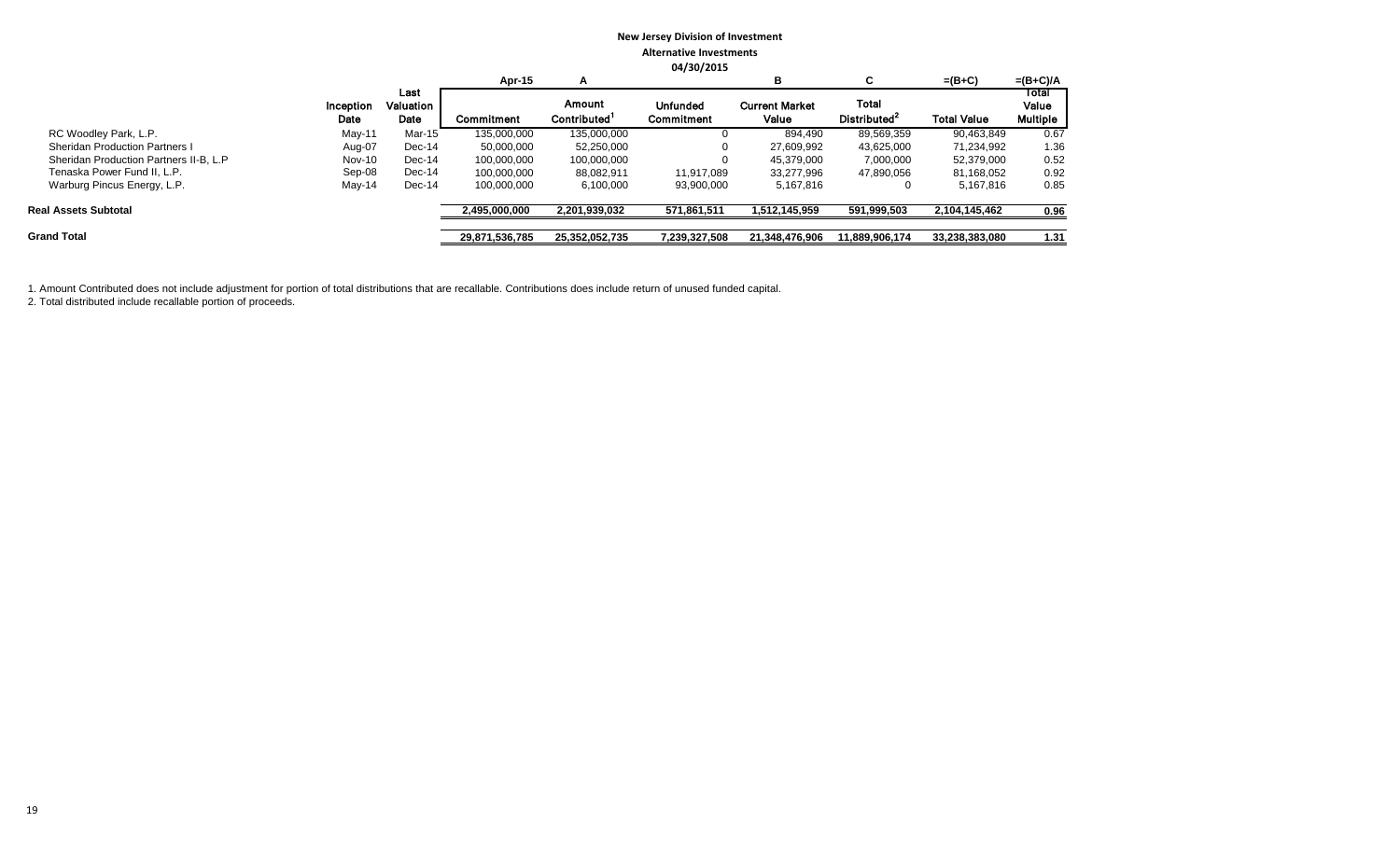#### **New Jersey Division of Investment Global Diversified Credit 04/30/15**

### **Global Diversified Credit as of April 30, 2015**

Presents underlying fund level information including the Portfolio's original commitments, funded amounts to date, remaining commitments and the distributions to date.

|                                             |                       |                           | Apr-15        | A                            |                        | в                              | C                                 | $=(B+C)$           | $=(B+C)/A$                            |
|---------------------------------------------|-----------------------|---------------------------|---------------|------------------------------|------------------------|--------------------------------|-----------------------------------|--------------------|---------------------------------------|
|                                             | <b>Inception Date</b> | Last<br>Valuation<br>Date | Commitment    | Amount<br><b>Contributed</b> | Unfunded<br>Commitment | <b>Current Market</b><br>Value | Total<br>Distributed <sup>2</sup> | <b>Total Value</b> | <b>Total Value</b><br><b>Multiple</b> |
| <b>BlackRock Credit Investors</b>           | Oct-07                | Mar-15                    | 400,000,000   | 400,000,000                  | 0                      | 29,995,901                     | 353,290,356                       | 383,286,257        | 0.96                                  |
| <b>BlackRock Credit Investors Co-Invest</b> | $Oct-09$              | Mar-15                    | 144,000,000   | 144,000,000                  | 0                      | 1,435,273                      | 260,693,437                       | 262,128,710        | 1.82                                  |
| Cerberus NJ Credit Opportunities Fund, L.P. | Apr-12                | Feb-15                    | 300,000,000   | 280,472,637                  | 52,363,184             | 270,838,106                    | 67,661,692                        | 338,499,797        | 1.21                                  |
| Golden Tree Opportunities LP-Class D        | Sep-07                | Mar-15                    | 250,000,000   | 249,500,000                  | 500,000                | 441,252,584                    | 4,676,086                         | 445,928,670        | 1.79                                  |
| Knight TAO, L.P.                            | $Oct-14$              | $Dec-14$                  | 400,000,000   | 121,502,350                  | 278,497,650            | 124,075,527                    | 0                                 | 124,075,527        | 1.02                                  |
| Knight/TPG NPL - C, L.P.                    | Mar-12                | $Dec-14$                  | 70,382,674    | 78,556,376                   | 5,000,000              | 67,231,994                     | 39,909,552                        | 107,141,546        | 1.36                                  |
| Och Ziff Capital                            | Apr-10                | Mar-15                    | 400,000,000   | 291,029,803                  | 108,970,197            | 822,763,953                    | $\Omega$                          | 822,763,953        | 2.83                                  |
| OZSC II, LP                                 | Mar-13                | Mar-15                    | 350,000,000   | 356,956,696                  | 16,805,140             | 374,314,438                    | 23,761,836                        | 398,076,274        | 1.12                                  |
| <b>TCW Direct Lending LLC</b>               | Mar-15                | N/A                       | 150,000,000   | 12,750,000                   | 137,250,000            | 12,750,000                     | $\Omega$                          | 12,750,000         | 1.00                                  |
| TPG Opportunities Partners III (A), LP      | Apr-14                | $Dec-14$                  | 100,000,000   | 17,457,707                   | 82,542,293             | 16,540,654                     | 14,308                            | 16,554,962         | 0.95                                  |
| TPG Specialty Lending, Inc.                 | May-11                | Apr-15                    | 200,000,000   | 102,684,312                  | $\overline{0}$         | 131,819,107                    | 26,663,340                        | 158,482,446        | 1.54                                  |
| Total                                       |                       |                           | 2,764,382,674 | 2,054,909,881                | 681,928,464            | 2,293,017,537                  | 776,670,606                       | 3,069,688,143      | 1.49                                  |

1. Amount Contributed does not include adjustment for portion of total distributions that are recallable. Contributions does include return of unused funded capital.

2. Total distributed include recallable portion of proceeds.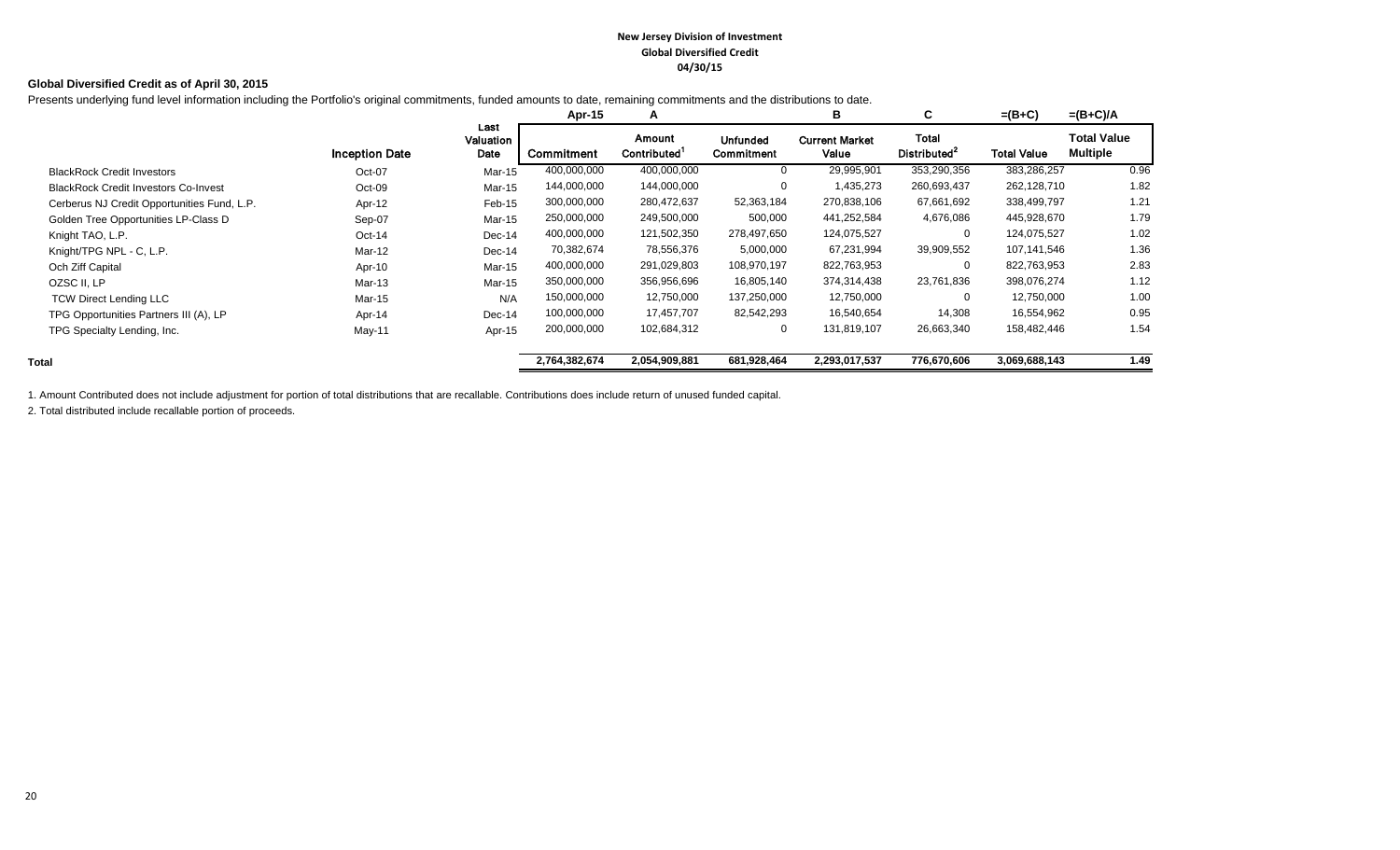# **New Jersey Division of Investment Opportunistic Investments 04/30/15**

## **Opportunistic Investments as of April 30, 2015**

Presents underlying fund level information including the Portfolio's original commitments, funded amounts to date, remaining commitments and the distributions to date.

|                            |                       |                               | <b>Apr-15</b> |                       |                        | В                              |                                | $=(B+C)$           | $=(B+C)/A$                  |
|----------------------------|-----------------------|-------------------------------|---------------|-----------------------|------------------------|--------------------------------|--------------------------------|--------------------|-----------------------------|
|                            | <b>Inception Date</b> | <b>Last Valuation</b><br>Date | Commitment    | Amount<br>Contributed | Unfunded<br>Commitment | <b>Current Market</b><br>Value | Total Distributed <sup>2</sup> | <b>Total Value</b> | <b>Total Value Multiple</b> |
| Dyal NJ Investors, L.P.    | $Oct-12$              | $Sep-14$                      | 200,000,000   | 168,264,222           | 53,454,826             | 138,326,040                    | 49,555,107                     | 187,881,147        | 1.12                        |
| Dyal II NJ Investors, L.P. | Jul-14                | N/A                           | 250,000,000   | 42,056,209            | 207,943,791            | 41,221,646                     | 834,578                        | 42,056,224         | 1.00                        |
| Total                      |                       |                               | 450,000,000   | 210,320,431           | 261,398,617            | 179,547,686                    | 50,389,685                     | 229,937,371        | 1.09                        |

1. Amount Contributed does not include adjustment for portion of total distributions that are recallable. Contributions does include return of unused funded capital.

2. Total distributed include recallable portion of proceeds.